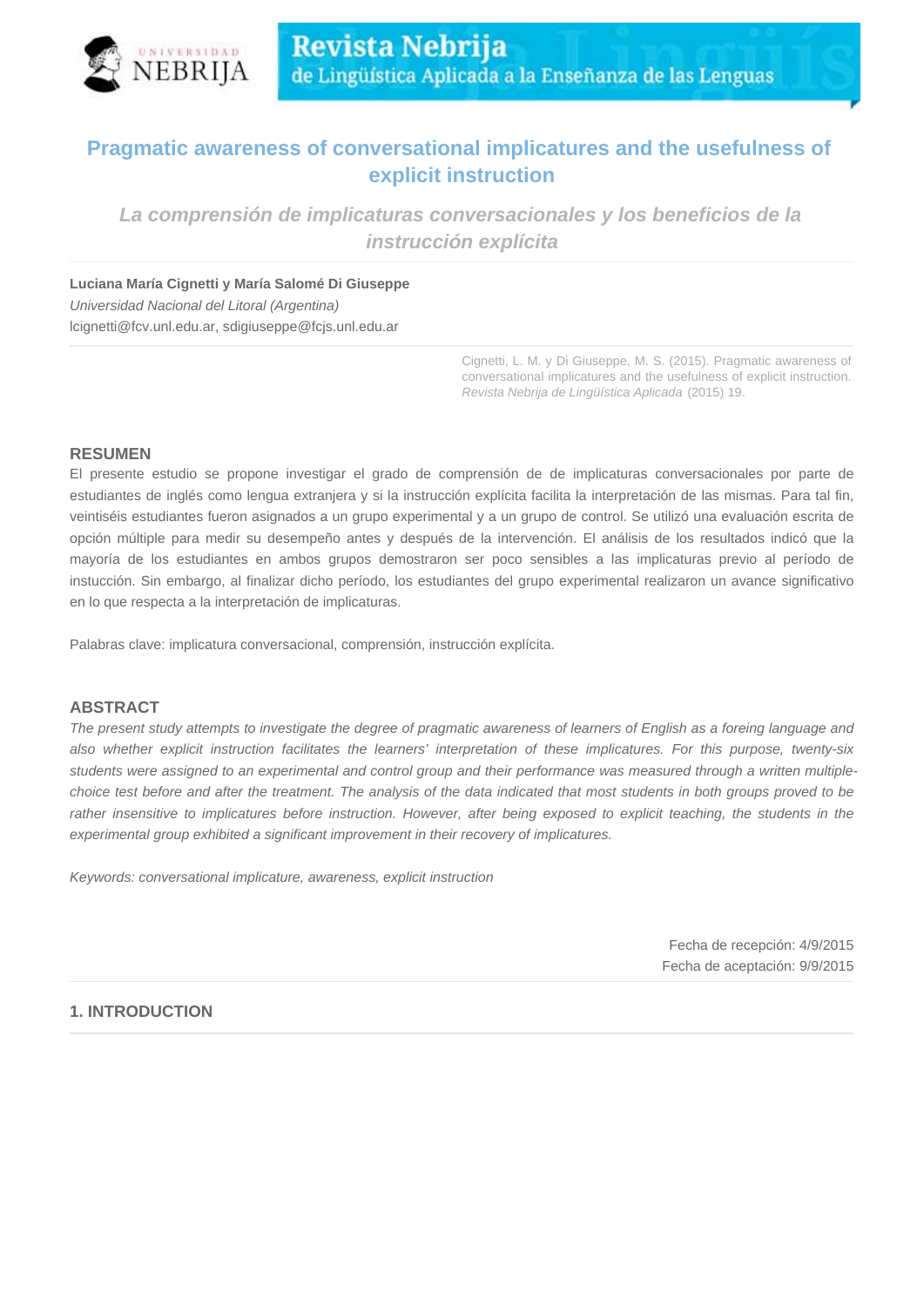

In our everyday communication we do not merely encode what we think in words, but our intentionality is also reflected through the linguistic choices that we make. Thus, in order to arrive at the intended message, it is not sufficient to draw its meaning from the language itself. We must also, and more importantly, work out what the sender wants to convey through it. When the literal meaning of what speakers say does not coincide with what they intend to communicate, listeners rely on a set of principles to infer indirect meaning. Given the pervasiveness of this inferencing process, which Grice coined conversational implicature, in our daily interaction (Green, 1989 as cited in Bouton, 1994), it is undeniable that this strategy is highly significant in interpreting and conveying a message in a conversation. Also, it has been claimed that the principles resorted to in the interpretation of implicatures can operate differently across societies (Keenan, 1976 as cited in Bouton, 1994), among different social groups and situations (Leech, 1983) and therefore pose an obstacle to cross-cultural communication.

Bouton's cross-sectional study (1988) on the interpretation of implicatures in English by nonnative speakers with the same language proficiency and different first language (L1) cultural backgrounds in a second language (SL) context, rendered empirical evidence for the above-mentioned claim. He found out that their interpretations varied from those of the native speakers and also among themselves. Consequently, he discredited the influence of language proficiency and attributed the differences to their belonging to different cultures.

Due to the fact that these differences sometimes represent areas of difficulty, there is a need for pedagogical intervention in learners' comprehension of the targeted pragmatic features. The review of interventional empirical pragmatic studies in Rose & Kasper (2001) has revealed the promising role of explicit instruction in pragmatics**.**

The findings in two studies on conversational implicatures support this idea. In a later study (1994), Bouton tested the teachability of implicatures and came to the conclusion that those implicatures which were difficult to recover through exposure benefited from explicit instruction. The other study that investigated the role of instruction in the interpretation of implicatures was conducted by Kubota (1995). She replicated Bouton's study but did not arrive at the same conclusion. Rose & Kasper resort to length of treatment, language proficiency, learning environment and motivation to account for this dissimilarity. Kubota's treatment was rather short in comparison with Bouton's. The subjects in her study belonged to a foreign language (FL) context, whereas Bouton's subjects were immersed in the target-language context and they were also more proficient and highly motivated than those in Kubota's because the treatment included learning opportunities not only inside but also outside the classroom. There is no doubt that the English as a second language (ESL) subjects were at an advantageous position with respect to the English as a foreign language (EFL) subjects since FL learners are generally prone to encounter little target-language input or have few opportunities to produce the target language outside the class compared to learners immersed in SL environments (Rose & Kasper, 2001). Thus, the role of instruction becomes more important.

Instruction in pragmatics does not always aim at teaching new contents to learners, but it may be also directed at making students aware of their pragmatic knowledge base and urging them to use what they already know since when acquiring the pragmatics of a foreign language students do not tend to capitalise on their existing pragmatic knowledge and are often likely to interpret utterances literally, failing to exploit contextual information (Rose & Kasper, 2001).

The present study further explores the issues raised in Bouton and Kubota's studies by addressing the question of whether Argentinian learners' recovery of the implicit meaning triggered by English utterances in an EFL context can be problematic, and also of whether the learners' ability to infer conversational implicatures can be facilitated by explicit instruction.

#### **2. LITERATURE REVIEW**

#### **2.1 APPROACHING THE NOTION OF IMPLICATURE**

The salient contribution of the notion of implicature to pragmatics lies in the fact that it offers some explanations of how it is possible to convey meanings which are not directly expressed in words. The concept of implicature promises to bridge the gap between what is literally said and what is conveyed. How interlocutors cope with the indeterminacy of utterances is one salient issue in pragmatics since it attempts to systematically analyse how the receiver interprets the addresser's intended, but sometimes underdetermined message (Levinson, 1983).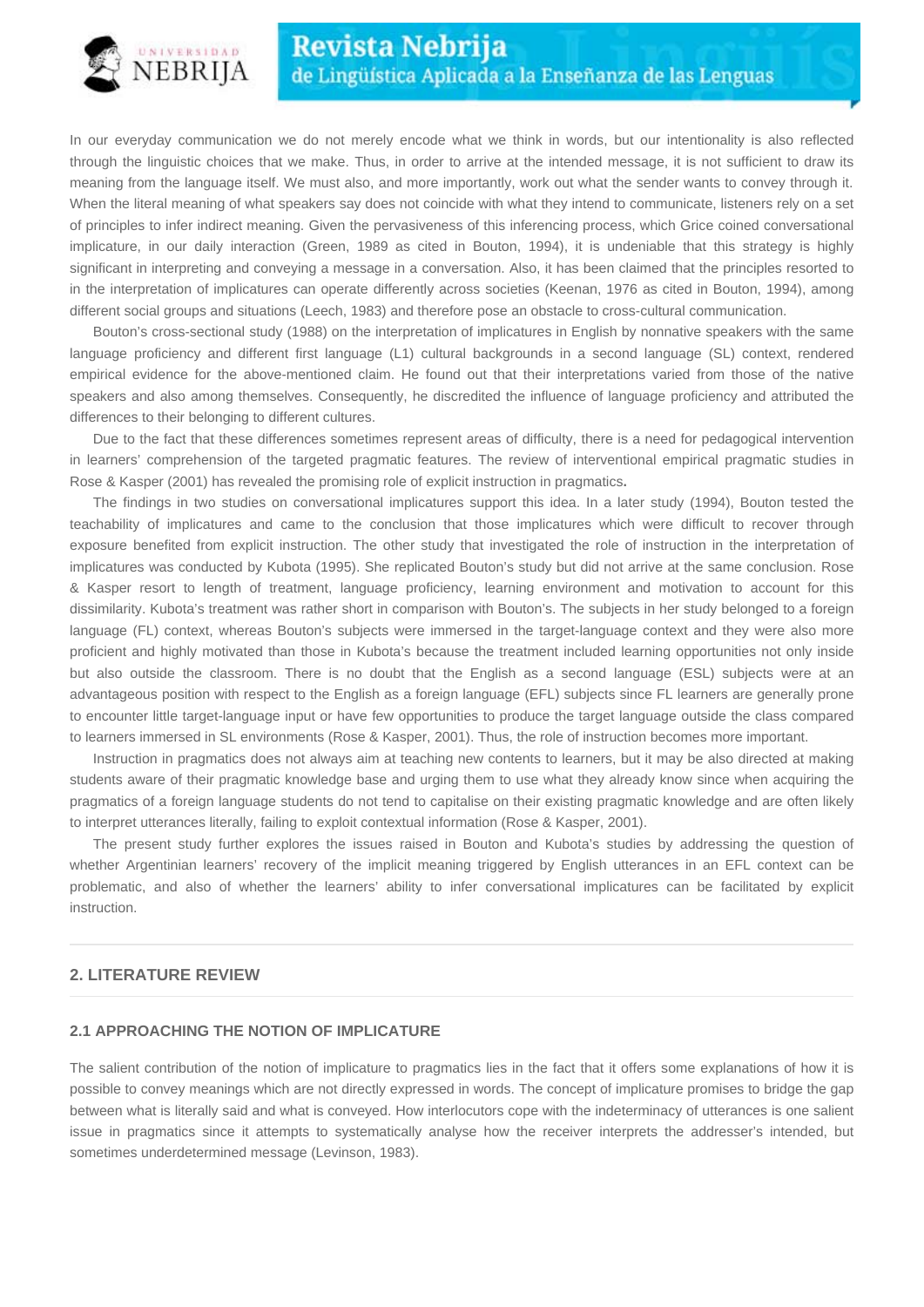

Grice (1975) coined the word conversational implicature to refer to the inferencing process by means of which the meanings of utterances are interpreted in relation to their context of use (Bouton, 1994).

When he describes how implicature works, Grice asserts that conversational implicatures are based on some general rules or maxims of conversational behaviour. These rules fall into what he labeled the Cooperative Principle (CP). It aims at guiding participants on using language efficiently and effectively and towards achieving cooperative goals. In other words, it assumes that people taking part in communication expect themselves and the others to be cooperative, that is, be truthful, be informative, be true, be relevant and be brief. It is this shared knowledge on the part of interlocutors that gives rise to conversational implicatures. The inferencing process through which implicatures arise results from either adhering to the maxims or deliberately infringing the maxims. According to Grice, the maxims are rational ways of interacting cooperatively rather than arbitrary conventions. He suggests that since interlocutors do not always uphold the maxims in communication, when they are faced with an apparent non-cooperative response, they will try to go beyond it on the assumption that the principle of cooperation is preserved (Levinson, 1983).

Grice meant the term implicature to differ from the literal meaning of the expressions and to cover all pragmatic inferences. He distinguishes conversational implicatures from conventional implicatures. The latter are inferences which, contrary to conversational implicatures, are strictly dependent on the use of certain lexical items and do not have to be retrieved from knowing the maxims that rule conversation (Levinson, 1983).

Bouton (1999) distinguishes two subsets within conversational implicatures according to their nature. Those implicatures which possess a systematic nature are known as formulaic implicatures, whereas those implicatures that do not have an inherent formula are labelled non-formulaic or idiosyncratic implicatures.

Within the first subset, he differentiates implicatures based on a structural formula from those based on a semantic formula. POPE Q, sequence-based implicatures and Minimum Requirement Rule are examples of the first group. In the POPE Q implicature a person answers a YES/NO question with another question. For the implicature to work the person asking the first question will understand the implicature if he/she knows that the answer to that question is the same as the answer to the second one and just as obvious. This kind of implicature is named after the prototypical rhetorical question, Is the Pope Catholic? Sequence-based implicatures result from the presence of the word and and are based on the idea that the order in which the events are expressed coincides with the order in which they occurred. Implicatures based on the Minimum Requirement Rule result from providing the addressee with the minimum amount of information needed for the conversation to continue. In other words, giving more information than is required would be redundant since it is not important for the conversation to go to know whether he/she possesses more of something and if he/she has less than expressed he/she would be lying. Indirect criticism and irony constitute the second group. Indirect criticism implicature is generally used in response to a request for an evaluation of something when the evaluation is negative. In order to avoid being rude or criticising directly, the speaker praises some unimportant feature of the item he/she has been asked to evaluate to imply that there is nothing else to be praised. Ironies are successfully decoded when, confronted with a blatantly false utterance and assuming that the speaker is being cooperative, the hearer searches for another meaning that differs from the actual words. This is how interlocutors arrive at the opposite, or negation, of what has been stated.

There is only one type of implicature in the second subset, namely relevance-based implicature. Since one expects a person's contribution to a conversation to be relevant, when this does not seem to be the case the interlocutor looks for another new meaning beyond what is said, relevant to the particular conversation and its context.

#### **2.2 THE ROLE OF CULTURE IN THE INTERPRETATION OF IMPLICATURE**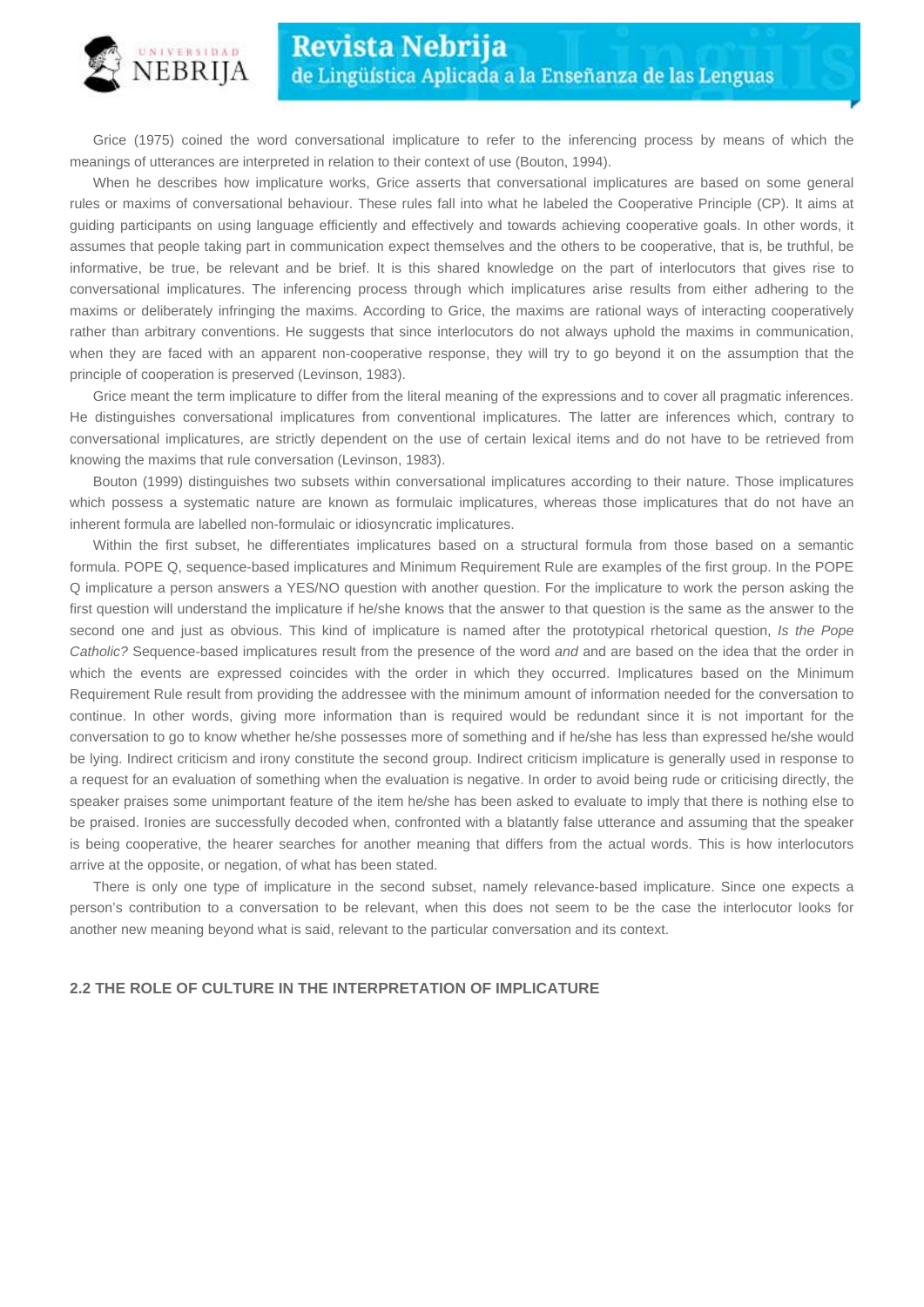

It is interesting to note that the universality of the CP has not been sustained because it has been argued that the Gricean maxims do not operate in the same manner in all communities (Leech, 1983). The fact that they may be utilised differently across cultures could make people from one society misinterpret implicatures used by those from another one. That is to say, cultures differ in the way they implement these principles in context and also in what they consider to be cooperative (Rose & Kasper, 2002) and therefore the usefulness of implicature as a conversational strategy in cross-cultural communication can be diminished (Bouton, 1999). For instance, in his cross-sectional study, Bouton (1988) concluded that the international SL learners differed in their interpretation of implicatures with respect to the native speakers and among themselves. More precisely, out of the six culture groups under study he found out that the Latin Americans occupied the second nearest position with respect to the Americans, who were the target group (Bouton, 1988).

## **2.3 GROUNDS FOR THE TEACHING OF PRAGMATICS**

Interlanguage pragmatics research has mainly concentrated on the study of production rather than judgement and perception. Studies on judgement and perception examine the differences that may arise in L2 speech and written simulations between native speakers and learners which, in comparison with production studies, are not easily observable but equally important. They show that native speakers' and learners' judgements and perceptions often differ (Bardovi-Harlig 2001). Studies on perception also reveal valuable information on the types of utterances learners get as input and learners' awareness of the similarities and differences between their mother tongue and the TL (Rose & Kasper, 2001).

Many of these studies have focused on FL learners because, compared to SL learners, they tend to receive less TL input or their chances to produce the TL outside the classroom are rather scarce. Moreover, learners do not always use their existing pragmatic knowledge in comparable TL situations and this also lends support to the inclusion of instruction in interlanguage pragmatics to raise their awareness of their available L1 knowledge and promote its use in TL contexts (Rose & Kasper, 2001).

In their review of empirical pragmatic studies on both production and comprehension, Rose & Kasper (2001) conclude that native speakers and SL learners exhibit marked differences in their pragmatic systems. These differences can sometimes be equated with areas of difficulty, which warrant pedagogical intervention in learners' comprehension of the TL pragmatic aspects.

The need for instruction validates Schmidt's (1993) Noticing Hypothesis which posits that awareness is necessary to make input into intake (Takahashi, 2001). In other words, linguistic features will become intake only if learners consciously notice them (Rose & Kasper, 2001). As Bardovi-Harlig puts it: "Without input, acquisition cannot take place…we owe it to learners to help them interpret indirect speech acts as in the case of implicatures" (2001: 31).

#### **2.4 DETERMINING FACTORS IN DEVELOPING TL PRAGMATIC COMPETENCE**

There are some factors that influence learners' development of their TL pragmatic competence in an FL context.

#### **2.4.1 L1 TRANSFER**

The keen interest in the influence of the first language and culture on TL learning can reflect the close connection between interlanguage and crosscultural pragmatics studies (Bardovi-Harlig, 2001). Kasper (1997) describes this influence as pragmatic transfer which can be either positive or negative. Positive transfer takes place when the forms and functions in the L1 map onto the TL (Rose & Kasper, 2001). This leads to successful interactions, whereas when a correspondence between the two languages is wrongly assumed by learners, namely negative transfer, the outcome could be the use of non-target expressions or their avoidance (Bardovi-Harlig, 2001). In particular, adult learners can resort to their universal or L1-based pragmatic knowledge when acquiring FL pragmatics. Unluckily, learners do not always transfer their existing knowledge and strategies to TL contexts, and this is also the case for some pragmatic aspects (Rose & Kasper, 2001).

#### **2.4.2 THE LEARNING ENVIRONMENT**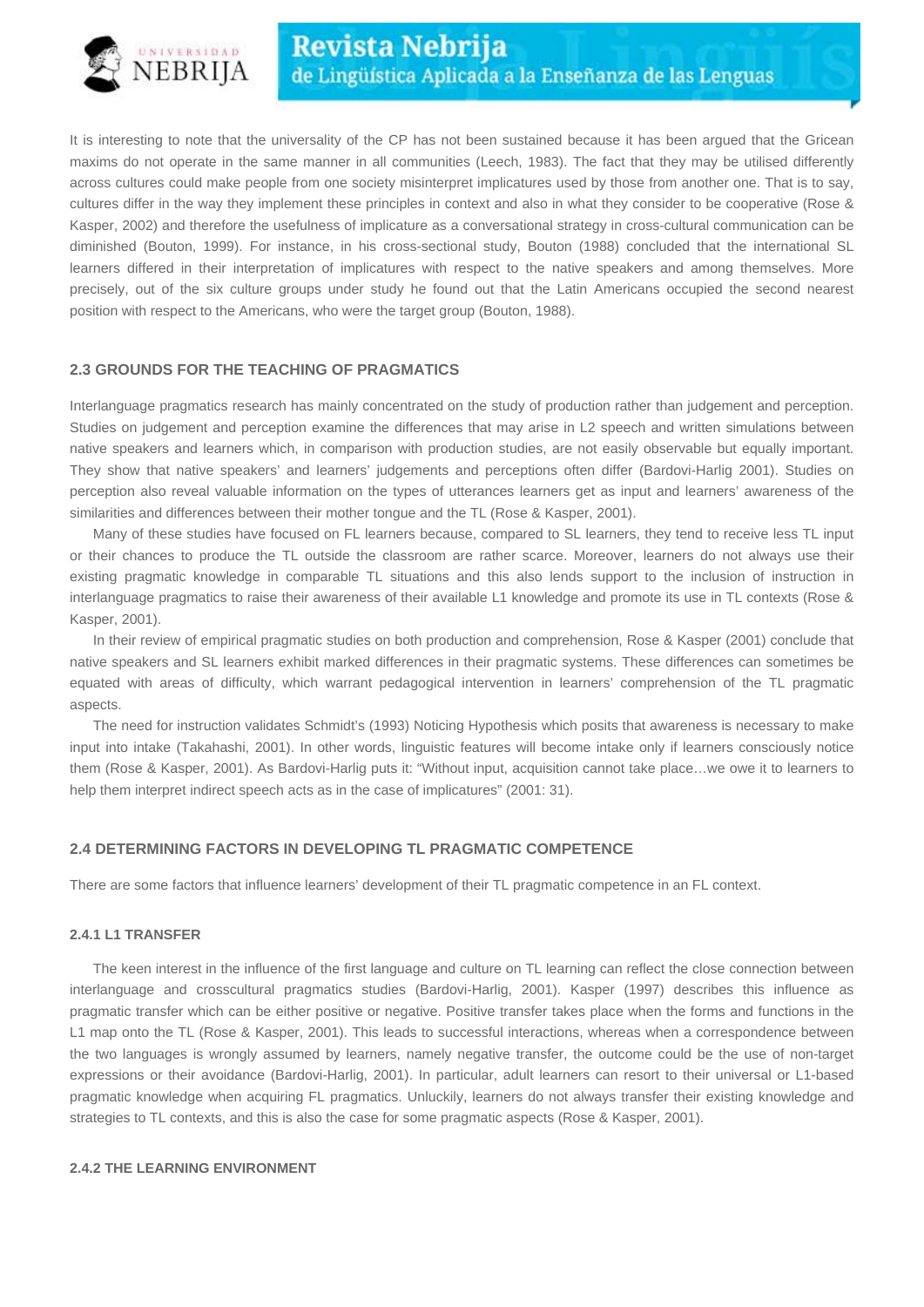

It seems that learners immersed in the TL culture are at an advantage with respect to those in an FL context. However, it does not follow that learners in an FL environment will not develop pragmatic competence (Niezgoda & Röver, 2001).

#### **2.4.3 PRAGMATIC INPUT**

The availability of pragmatic input in instructional contexts also influences the development of pragmatic, which can be provided by means of teacher talk and/or materials. However, as often as not, textbooks cannot be trusted to provide reliable pragmatic input since this input is not always presented in a realistic and contextualised way to language students (Bardovi-Harlig, 2001). More precisely, Bouton (1990 as cited in Kubota, 1995) found that there are few examples of implicatures in ESL textbooks and they are not usually dealt with explicitly. Assisting learners with authentic input should be aimed at in pedagogy so as to attempt to reduce the pragmatic differences between learners and native speakers (Takahashi, 2001). By way of example, watching videos is an appealing way for learners to notice the TL area in natural discourse since it gives learners the chance to access and integrate sociopragmatic and pragmalinguistic knowledge fast and efficiently (Tateyama, 2001).

### **2.4.4 TL PROFICIENCY**

Even though it has been shown that grammatical competence and pragmatic competence do not necessarily coincide, it is still unknown to what extent grammatical competence limits the value of the input to the learner (Olshtain & Blum-Kulka, 1985; Bardovi-Harlig & Hartford, 1990; House, 1996; Bardovi-Harlig, 1999a, in Rose & Kasper, 2001). It seems that proficiency may have little influence on pragmatic competence and performance since the strategies used by learners at an intermediate and advanced level were found to be similar (Kasper & Schmidt, 1996, in Rose & Kasper, 2001). Even though none of the published studies have included low proficiency learners (Kasper, 1996; Kasper & Schmidt, 1996; Kasper & Rose, 1999, in Rose & Kasper, 2001), Rose & Kasper (2001) hypothesise that beginning language learners might not be able to use certain strategies due to their not having acquired sufficient linguistic knowledge.

#### **2.4.5 PRAGMATICS INSTRUCTION**

Studies on the effect of instruction in pragmatics support the idea that explicit teaching is more effective in helping learners develop their TL pragmatic competence in comparison with implicit teaching or lack of instruction (Kasper, 2001; Takahashi, 2001; Tateyama, 2001; Yoshimi, 2001).

Rose & Kwai-fun (2001) compared the effect of deductive and inductive teaching in the development of pragmatic competence and they concluded that both types of instruction had a positive impact on developing pragmalinguistic proficiency; however, only the deductive instruction was effective in the acquisition of sociopragmatic features.

Testing also has an effect on interlanguage pragmatics. Undoubtedly, SL learners are at an advantage over FL learners since their learning success usually combines test results and success in communicating with native speakers. However, FL learners' success is restricted to the outcomes of grammar-oriented tests (Bardovi-Harlig, 2001). Thus, the novel incorporation of pragmatics as a learning goal in the curricula will prove to be ineffective unless pragmatic ability is considered to be integral to language tests (Rose & Kasper, 2001).

### **2.5 INVESTIGATING IMPLICATURE IN CROSS-CULTURAL COMMUNICATION**

Within the few data-based interventional studies on interlanguage pragmatics, some authors have focused on how different classroom experiments impact on the acquisition of implicatures (Kasper, 2001).

Bouton conducted a series of studies on the interpretation of implicature. In a cross-sectional study (1986) he tested 436 nonnative speaking (NNS) students who belonged to six different culture groups. They had the same level of English proficiency and had just arrived in the USA. This study aimed at investigating whether their interpretation of implicatures in American English differed from that of 28 college educated American native speakers (NSs) (Bouton, 1988). The latter took the same test as the SL students and it consisted of a multiple-choice instrument. The results showed that NNS students arrived at the same interpretations of implicatures as the NSs only about 79% of the time. Bouton concluded that native speakers and SL learners with the same language proficiency and different L1 backgrounds differed in their interpretation of implicatures. Moreover, these differences were also found within the SL group. The different culture groups were arranged on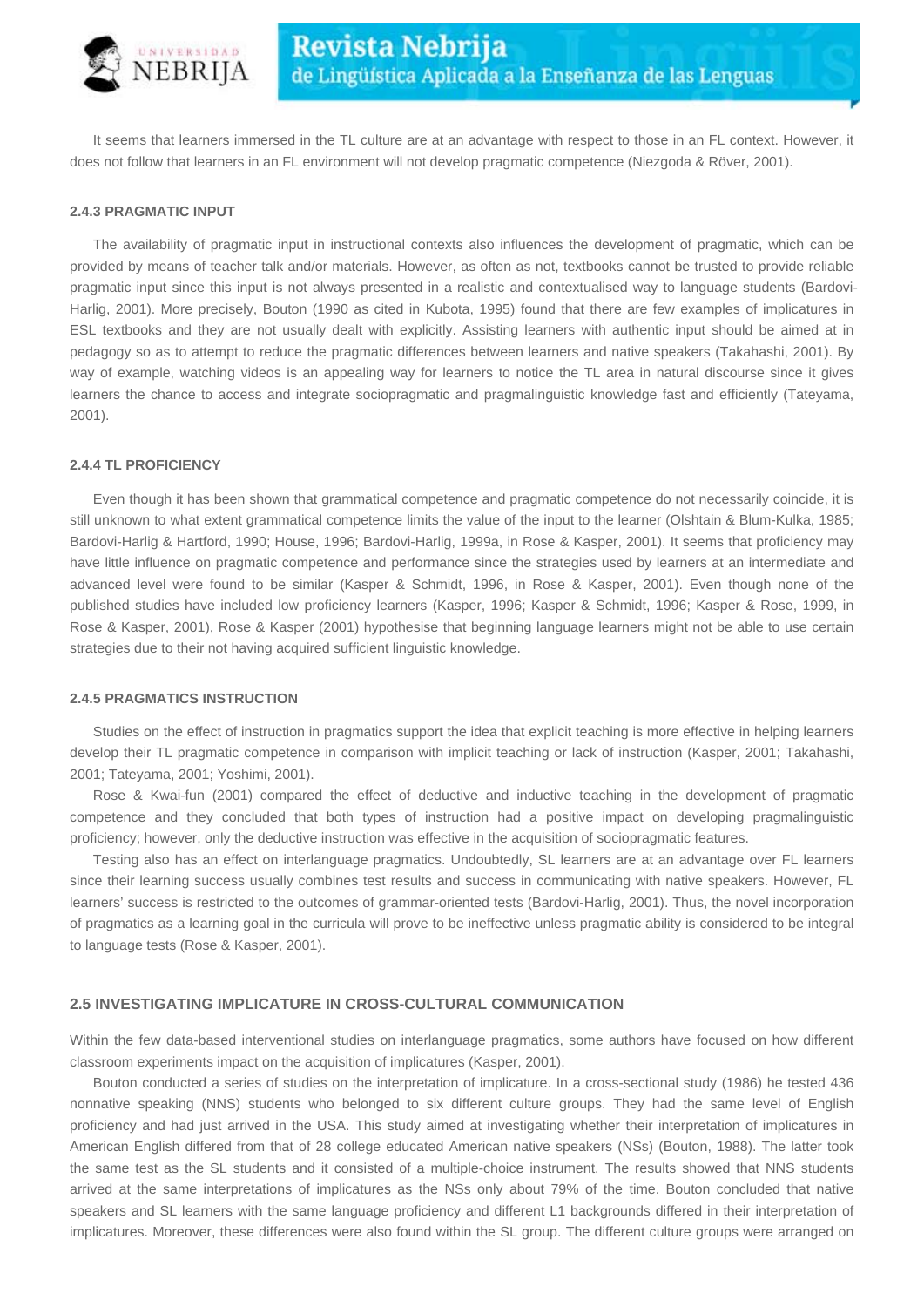

a continuum which ranged from the NSs at one end to the People's Republic of China on the other. The Germans, Latin Americans, Taiwan Chinese, Koreans, and Japanese occupied the middle positions in that order. On this basis, Bouton concluded that it seems unquestionable that people who belong to different cultures differ in their interpretation of at least some implicatures. Since he found that native speakers and SL learners with the same language proficiency and different L1 backgrounds differed in their interpretation of implicatures, he dismissed these differences as being due to their proficiency level and attributed them to the learners having different cultural backgrounds (Bouton, 1999).

His first longitudinal study (1992) was carried out with thirty of the original subjects who were still on campus four and a half years later. They were retested with the same test battery that had been used in 1986 assuming that the fact that they had already taken this test would have practically no effect on their performance after 4 and ½ years (Bouton, 1992). The results showed that the subjects had made considerable progress, deriving the same message as the NSs did 91% of the time (Bouton, 1999).

Bouton (1994) carried out a second and more detailed longitudinal study. Two more groups of university NNS students were tested with a shorter, modified version of the one used in the 4 and  $\frac{1}{2}$  years study. The first group was retested after 17 months and the second one after 33 months. Also, these two groups were compared with a group of Chinese students who had stayed on campus between 4 and 7 years so as to see how much progress could be expected beyond that of the 33 month group. The findings in this study indicated that most of the NNS students' improvement in their ability to interpret implicatures had been achieved during the first 17 months and from that moment on it was slow (Bouton, 1994). Taking into account that waiting 33 months or more is a long time to acquire this "absolutely and unremarkable conversational strategy" present in everyday interactions (Green, 1989 as cited in Bouton, 1999) Bouton wondered whether instruction in conversational implicatures would accelerate the NNS students' process for the interpretation of implicatures (Bouton, 1999).

In a later study Bouton (1994) tested whether NNS students' skill in interpreting implicature in American English could be improved through explicit instruction. The subjects in this study were international students at a university in the USA taking a regular ESL course. They were divided into an experimental and a control group. The latter followed the regular syllabus and did not receive any instruction in implicature.The experimental group received explicit instruction in implicature and they were encouraged to find examples of implicatures outside the classroom and also in their L1.

Both the experimental and control groups were tested before and after the treatment. The same test was administered as a pretest and posttest. It is worth mentioning that the time and materials employed in delivering instruction to the experimental sections were made part of the regular syllabus (Bouton, 1999). He compared the findings in this study with the findings in his previous studies and drew a number of conclusions. He found out that in the case of formulaic implicatures teaching proved to be more effective than mere exposure to the TL culture for 17 months to 7 years, whereas non-formulaic implicatures, which were easily recovered by all the NNS students by the time they arrived in the USA, were resistant to formal instruction. Bouton concluded that the clues present in formulaic implicatures allow for dealing with them as whole sets which students can identify and apply to different contexts. This characteristic distinguishes them from non-formulaic implicatures which, since they are largely idiosyncratic, lack an overall system and consequently do not have a pattern to be taught and learned systematically (Bouton, 1999).

Kubota (1995) replicated Bouton's study (1994) on the teachability of conversational implicature to EFL students. Her subjects were Japanese EFL learners who had studied English for six or seven years. Her test items included a multiplechoice test and a sentence-combining test in which the subjects had to write conversational implicatures.

The students were divided into three groups: A, B, and C and all of them were given the same pretest. Groups A and B were the two instructed groups and C was the control one, which received no treatment. The teacher explicitly explained the rules concerning conversational implicatures to group A, and group B performed consciousness-raising tasks in small groups to discover the rules. Later, the teacher provided them with the correct answers.

Two posttests were given to the three groups. The first posttest was administered twenty minutes after the instruction and the second one was given one month after the study. The first posttest showed that groups A and B did better than group C and that group B's scores in posttest 1 were better than group A's. Groups A and B's scores on posttest 2 did not vary with respect to the first one. Therefore, the treatments in groups A and B proved to be more effective at inducing a positive learning effect on the subjects than no treatment, at least for a short period of time.

Kasper (2001 as cited in Rose & Kasper, 2001) identified a number of significant differences between Kubota's replication of Bouton's study on the teachability of implicature and Bouton's original study that may explain the dissimilarity of the results. Length of treatment is one of the main differences between these studies. Kubota's sole treatment lasted twenty minutes, whereas Bouton's study included six one-hour class sessions. Secondly, Bouton's subjects were more proficient than Kubota's and last but equally important, the studies were carried out in different learning environments. Kubota's subjects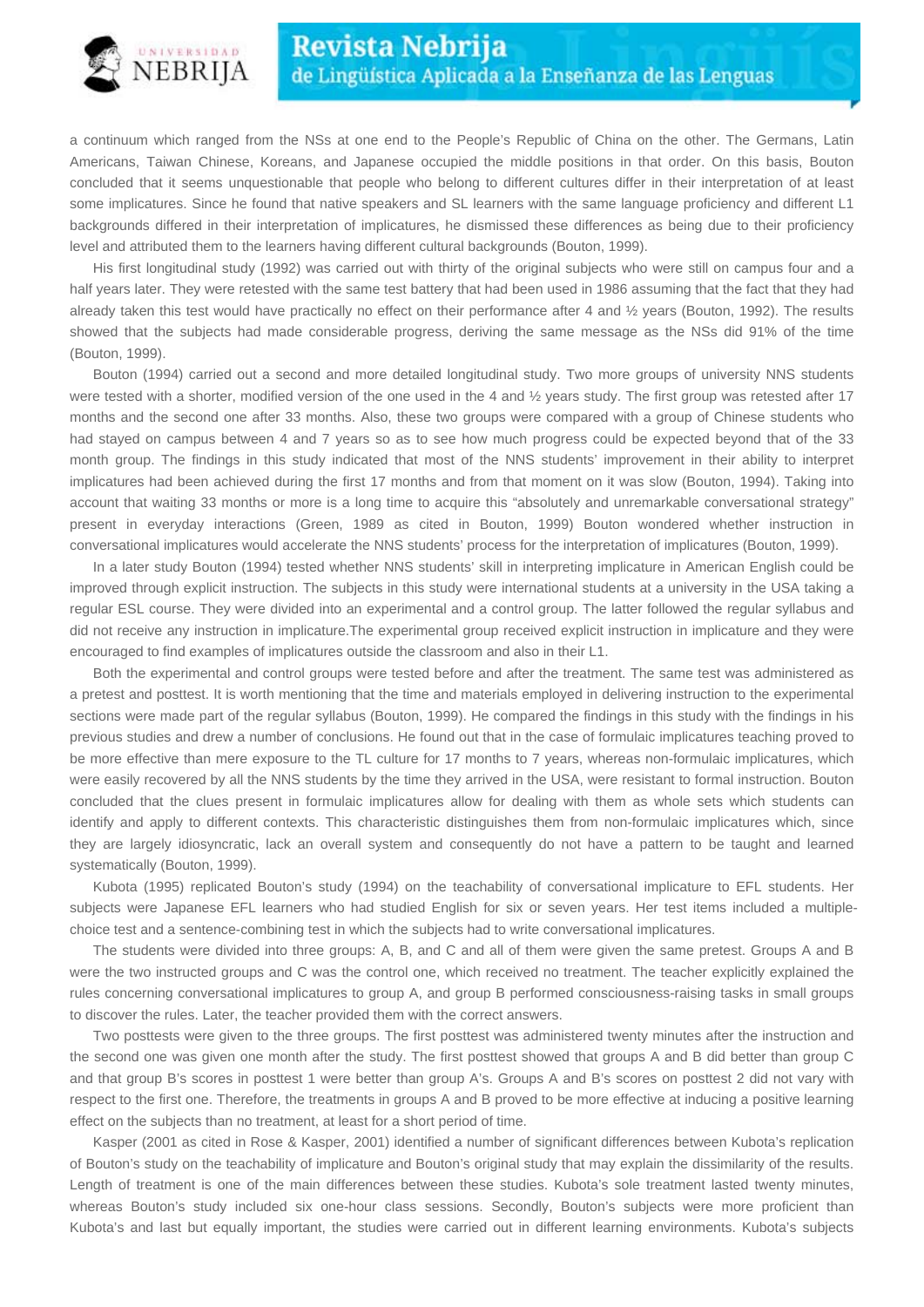

were EFL Japanese learners and Bouton's subjects were international students immersed in the target culture. The ESL learners' advantages over the EFL learners were that they were not only exposed to implicature types in the classroom but also their opportunities for observation and comprehension outside the classroom were maximised, and the fact that they were encouraged to look for examples of implicatures outside the instructional setting increased their motivation towards the acquisition of the target pragmatic structure.

#### **3. METHOD**

The participants involved in this study were twenty-six Argentinian adult students receiving formal classroom instruction in English as a foreign language at a language school in Santa Fe.

The subjects belonged to two intact classes attending level 5. According to the Common European Framework of Reference for Languages (Council of Europe), at this level the subjects' language competence corresponds to strong Waystage (A2+). Due to institutional and administrative constraints, it was not possible to assign subjects randomly to the experimental and control groups and also, we could not administer standardised proficiency tests to our subjects. Therefore, we made sure that the population in this study was matched for subject variables as much as possible, and we had to rely on language tests given by the institution. Even though earlier studies have shown that pragmatic competence is not guaranteed by grammatical competence (Rose & Kasper, 2001), we chose this level in order that the interpretation of implicatures was not hindered by their limited language competence.

The mean age in both groups was of twenty-five years in the experimental group and the number of males and females was relatively even. All of them had received formal instruction in English for some years. Since direct exposure to the target language over a considerable period of time has proved to enhance the interpretation of implicatures (Bouton, 1992) and instruction in implicature may have an impact on the results of the study, none of the subjects had stayed in an Englishspeaking country beyond three months, did not have frequent contact with English-speaking people or studied conversational implicatures before.

While the experimental group (EG) was given explicit instruction in implicature, the control group (CG) followed the regular syllabus and received no treatment at all. Both groups were tested before and after the study.

In order to control extraneous variables, such as teachers' personalities, teaching styles and methods, and to ensure that the CG did not receive any kind of instruction regarding the use of implicature during the study, one of the researchers taught both groups. This also helped to control that the person who administered the tests was the same. The other researcher observed both the treatment sessions and the administration of the pretests and posttests to record any valuable information that may have arisen and to check that what was planned did not differ from what was actually carried out. Also, to reduce the possibility that fatigue may have a variable effect, the groups selected attended classes at the same time of the day.

A written multiple-choice test (MCT) was chosen as the data gathering instrument to assess our subjects' performance.The pretest and the posttest tests included sixteen items which consisted of brief descriptions of a situation with a dialogue. Out of the sixteen scenarios, twelve contained an implicature (two instances of each implicature type) and the remaining four were distracters. (Appendices 5 and 11 respectively). The rationale behind the inclusion of distracters in the tests was to disguise the targeted pragmatic structure in both the pretest (MCT1) and the posttest (MCT2) and therefore avoid any practice effect in pretesting (Selinger & Shohamy, 1989).

The scenarios which contained an implicature were based on the scenarios that appear in Bouton and Kubota's studies. However, since some changes were made to them, we decided to give the modified scenarios to a group of natives to validate the implicatures.The interpretation chosen by most of them was considered to be the expected one.

Our informants were twelve American adults living in the United States. Seventy-five percent were females and twenty-five percent were males and their mean age was thirty-five. They were asked to answer some demographic questions which were meant to test their having a similar socio-cultural background (Appendix 1).

The instrument given to our informants differed from the one we gave to our subjects in that even though the situations were exactly the same, the choices were different. Our informants were given the implicature and were asked to choose its best interpretation whereas our subjects were given a set of possible answers to choose from. This set of choices consisted of: an implicature, two or three direct answers and/or a disjointed option and they were told that there could be more than one correct answer (Appendices 2 and 3).

The main difference between these tests and the tests in Bouton and Kubota's studies lies in the fact that our subjects were asked to choose the possible response(s) to the conversations rather than the interpretations of the responses. The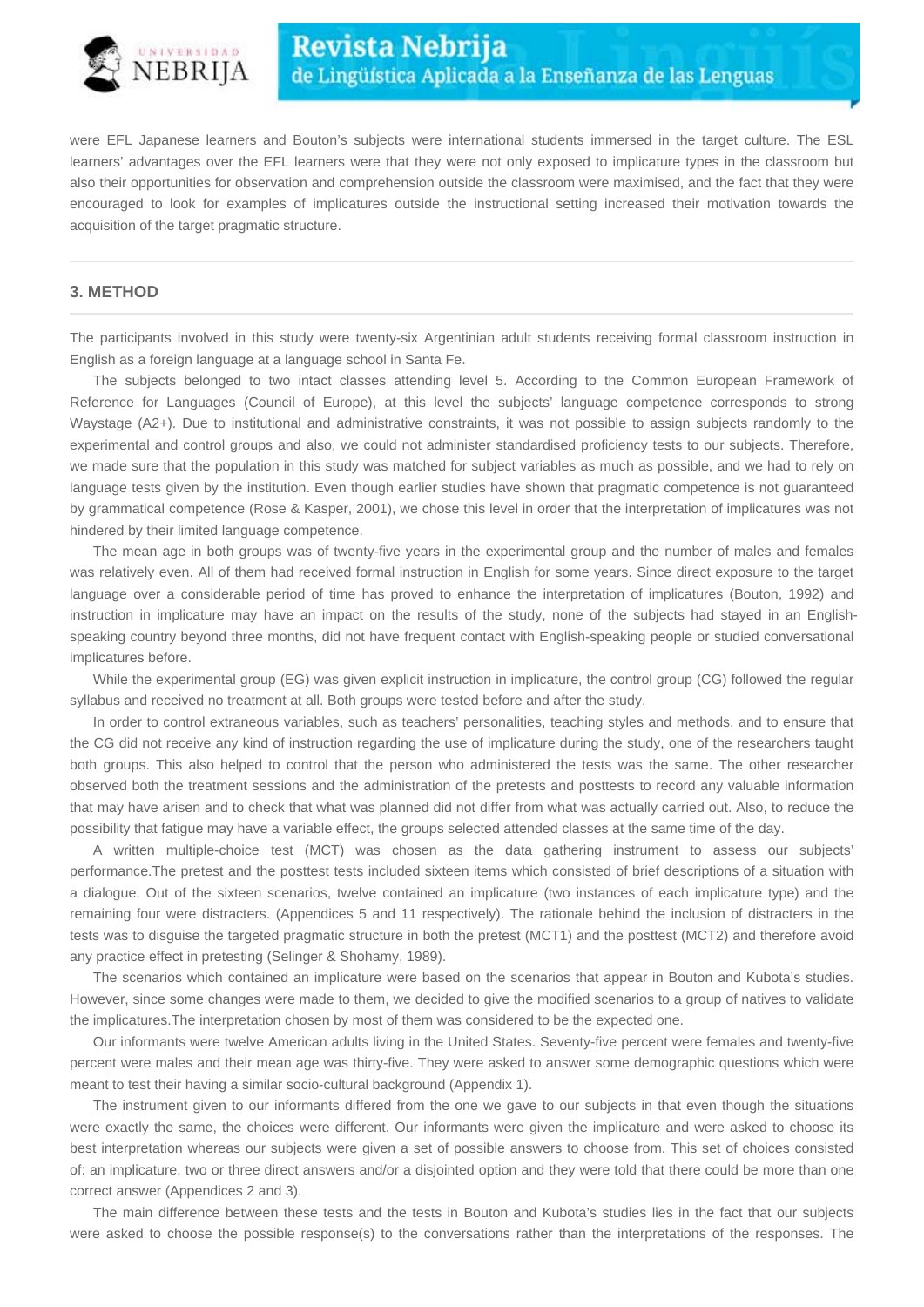

reason for this change resided in that this kind of instrument would not force our subjects to think pragmatically and therefore focus on implied meaning that they might not otherwise notice. Thus it would truly test their ability to draw non-literal meaning. In order to check their arriving at the correct interpretation of the implicature, once they handed in the test, they had to write the answer to a set of questions if one of their selected choices included an implicature. The rationale behind these questions was to check their full understanding of the implicatures. The experimental and control groups completed both the MCT1 and MCT2 during the same weeks.

Before administering the pretest, both groups were asked to complete a survey questionnaire which consisted of items on students' personal data, length of stay in an English-speaking country and their contact with native speakers of the language (Appendix 4).

The groups were pretested before the study with the purpose of obtaining both an overview of their pragmatic awareness of implicature and a benchmark against which to measure the progress of the experimental group after the treatment. The MCT1 was administered to all the population in the study one month before the treatment so as to eliminate any pretest effect on the treatment (Takahashi, 2001).

A similar multiple-choice test was delivered as posttest one week after the treatment and it was taken by both the participants in the experimental and the control groups. Despite our being aware of the importance of including delayed posttests to assess the lasting effect of instruction on the subjects, their administration was not possible because some of the subjects were no longer in intact classes during the semester after the treatment and this left us with a reduced number of subjects.

Explicit inductive instruction in implicature was developed to enhance their ability to recover implicatures. It consisted of five treatment sessions which were delivered during general English classes in the experimental group. The sessions lasted approximately one hour each and comprised a three-week period.

Video scenes and handouts composed the treatment material for this study and formed the starting point for the freeflowing discussion which resulted from the presentation of each new implicature type. It also promoted the learners' development of some generalizations about how the implicature worked.

Even though the textbook and the material that are part of the regular syllabus may have instances of implicature, it was not possible to integrate the instructional treatment with the topics being dealt with in the syllabus at the time of the study.

In the first session the learners were introduced to the notion of conversational implicature as a tool of indirect communication (Appendix 6). The examples used in this session were taken from Grundy (1995). Then, in the second and third sessions they were presented with conversations including the different kinds of conversational implicature addressed in the present study: POPE Q implicature (rhetorical question), Minimum Requirement Rule and sequence-based implicature in the second session (Appendix 7) and indirect criticism, irony, and relevance-based implicature in the third session (Appendix 8). After having been presented with the different types of implicature, in the fourth and fifth sessions the learners were provided with tasks in which all the implicatures were mixed up (Appendices 9 and 10 respectively).

## **4. RESULT**

Data were collected one month prior to the beginning of instruction and one week after instruction by means of two MCTs. They were later analysed statistically. The learners obtained a score of 1 if the implicature was selected and correctly interpreted. If they did not select the implicature or it was selected but they failed to interpret it, they received a score of 0.

To compare how common the phenomenon under study was in the two groups before and after instruction, the frequency for the selection and correct interpretation of each response was obtained.

The mean and the standard deviation for each group were calculated in the MCT1 and MCT2. Also, in order to ascertain that the differences observed between the two groups were the result of the instruction and not due to chance, a t-test procedure was used to analyse the data from the two groups. Applying the t-tests provided us with a *t-value* that was later compared with a standard table of t-values to determine the statistical significance of the results at the 0.05 level (95% confidence).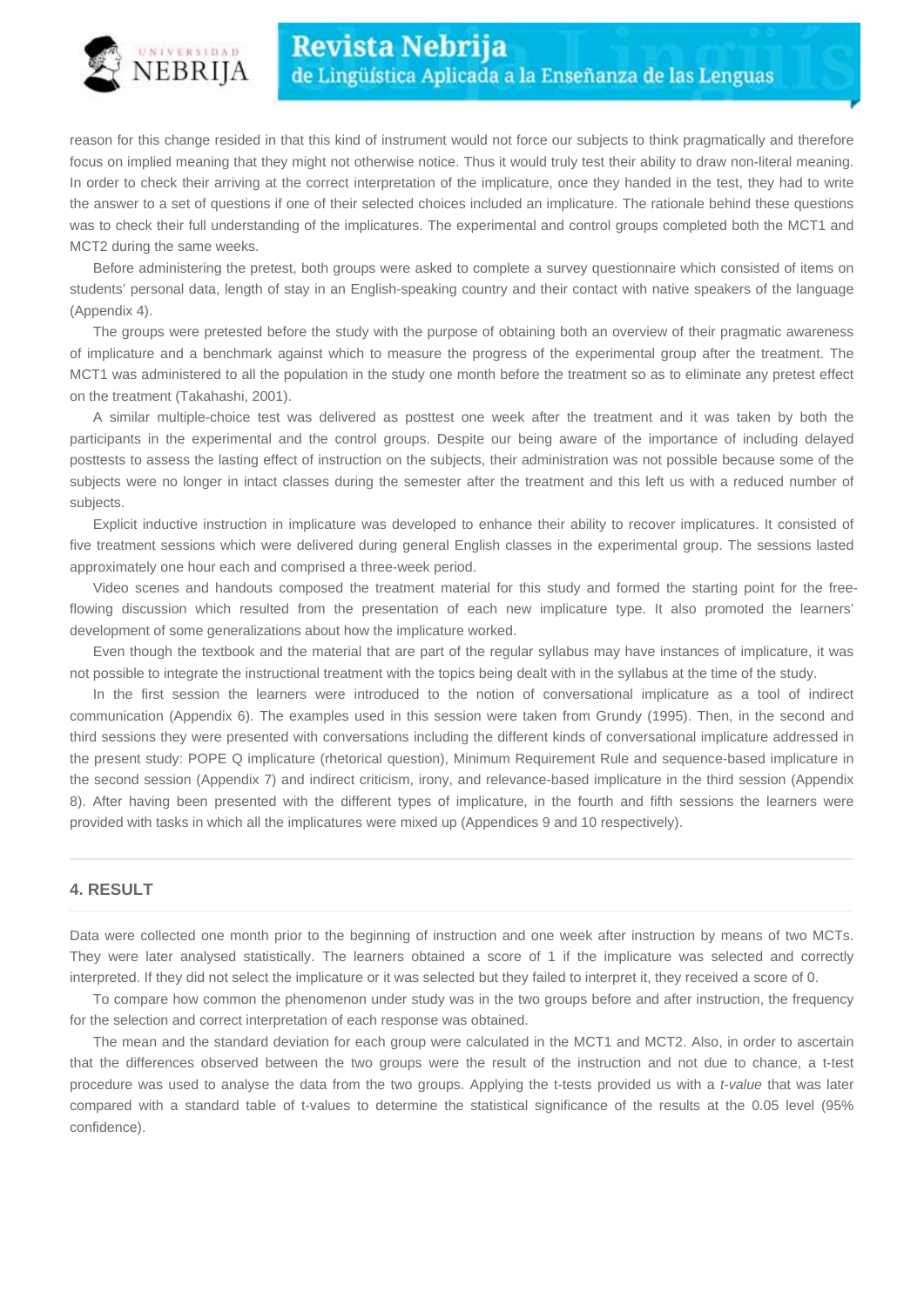

Regarding the results of the MCT1, the frequencies of scores of the CG and EG were within the same range (0-40%). It is worth noticing that the majority of the scores fell within the lowest range in both groups (0-10%) and the number of subjects who obtained the same highest mark also coincided. These results indicate that the performance in both groups before instruction proved to be fairly similar.

This is also apparent in the mean scores obtained by the CG and the EG (1.4166, and 1.8571 respectively). The standard deviation shows that the subjects' performance in both groups was quite uniform (CG=1.1644 and EG=1.1673) and the t-test result confirms that by conventional criteria, the difference between the two mean scores  $(t = 1.7942; p$ ?.05) is considered to be not statistically significant.

Pretest results indicate that of the twelve items contained in the MCT1 the subjects in both groups were unable to handle POPE Q implicatures and the learners in the CG failed to interpret irony-based implicatures. However, only one subject in the EG interpreted one of the items involving irony. The CG and the EG's performance regarding relevance-based implicatures was rather poor. They both obtained a score of 0 in one of the items within this implicature type whereas in the other few subjects arrived at its correct interpretation. When we compare the scores of the two groups in implicatures based on the Minimum Requirement Rule, we find that the CG outperformed the EG. On the other hand, those implicatures involving indirect criticism showed the opposite tendency. As regards sequence-based implicatures, even though many learners in both groups recognised them, the EG's resulting scores were higher.

It is noteworthy that most students in the two groups misinterpreted a high number of implicatures as they took them at face value, failing to infer the implicit meaning. Also a great number of implicatures were left unselected and few of them were retrieved occasionally.

In the posttest, the frequency of the scores in the CG did not display much variation with respect to the pretest since they went down slightly (0-30%). Also, the majority of the scores remained constant (0-10%). Unlike the CG's posttest scores, the EG's scores ranged from 0 to 100% and most of the scores fell within the 61-70% range. The distribution of the rest of the scores with respect to this interval was quite uniform. These results clearly show that the performance of the EG was considerably affected by the treatment. The CG's mean score did not vary much in comparison with the MCT1 (1.5), whereas the mean score for the EG increased significantly (6.7143). This dramatic difference in the subjects' average performance before and after instruction can be easily visualised in Figures 1 and 2.



Figure 1. Mean of CG in MCT1 and MCT2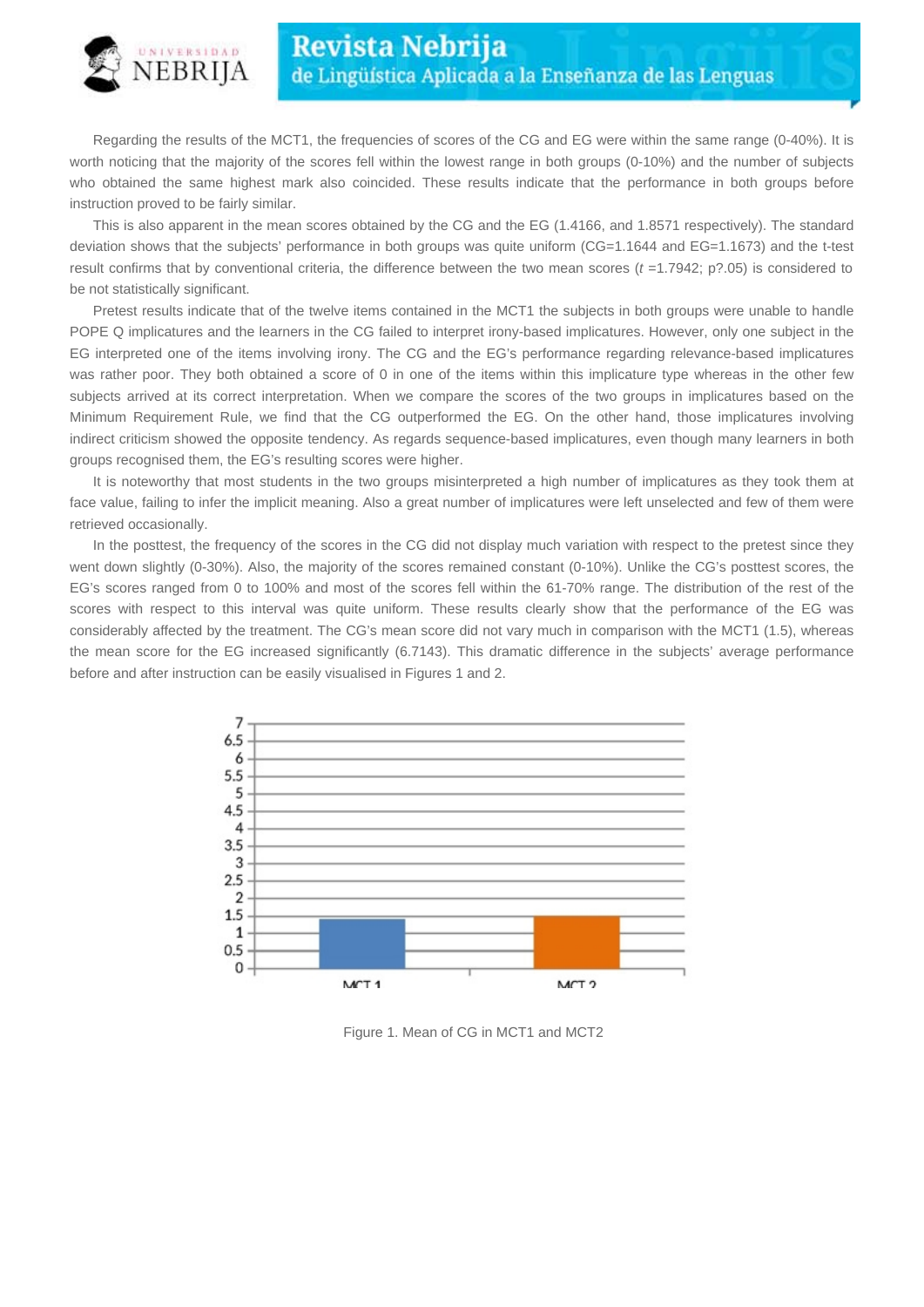



Figure 2. Mean of EG in MCT1 and MCT2

The variability of the scores in both groups also differed in the MCT2 (CG=0.6741 and EG=3.1727) and in the EG in comparison with the MCT1 (1.1673 and 3.1727). It is worth mentioning here that the variability in the EG was considerably greater in the MCT2, indicating that after the instruction the group became more heterogeneous. The t-test result shows that the difference between the mean scores of the two groups is considered to be extremely statistically significant ( $t=$  5.5709; p?.05). Figures 3 and 4 clearly illustrate the differences in the spread of behaviours among the subjects in both groups in the MCT1 and MCT2 in relation to the mean.



Figure 3. Standard Deviation of CG in MCT1 and MCT2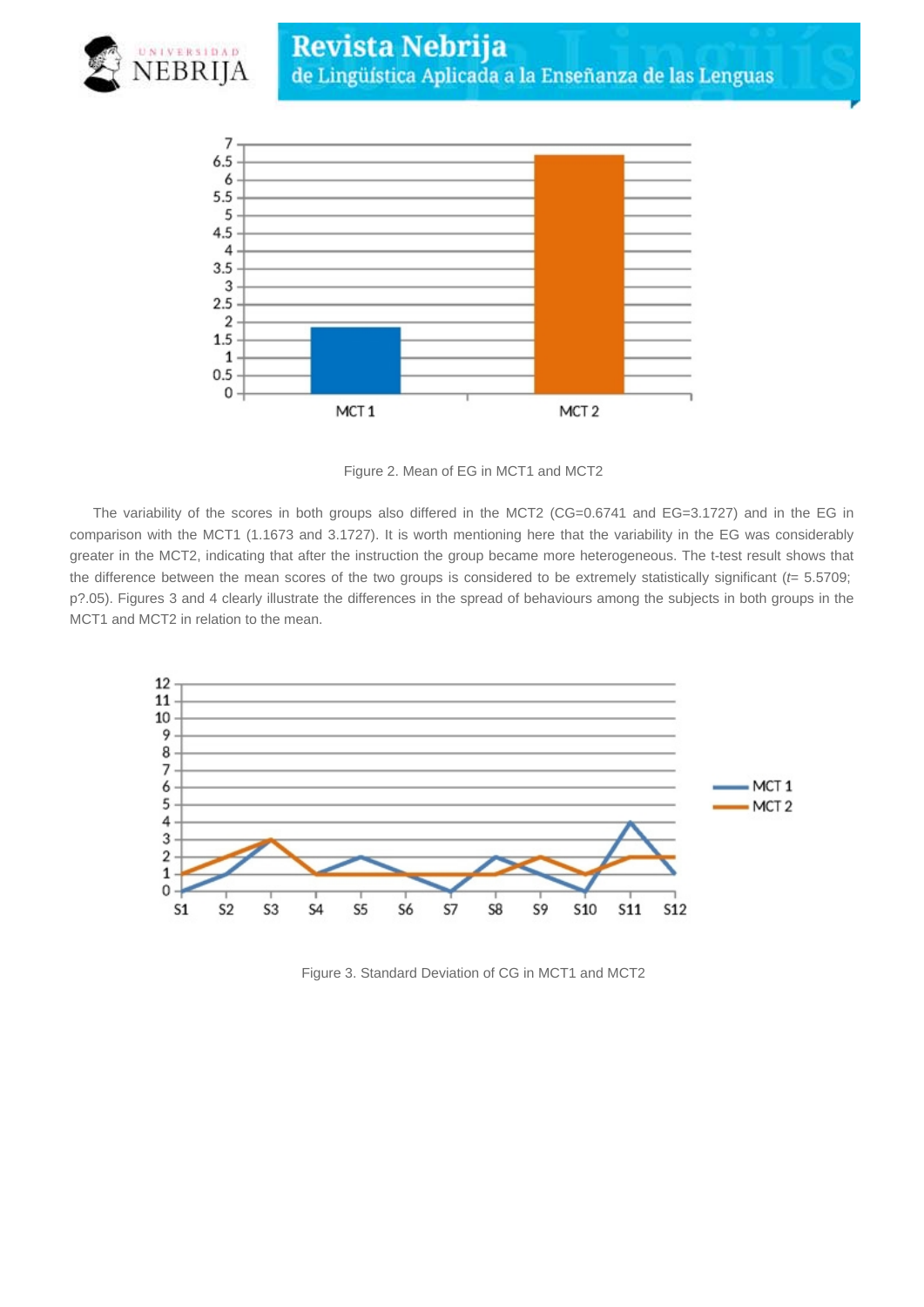



Figure 4. Standard Deviation of EG in MCT1 and MCT2

The CG's results in the MCT2 as regards the types of implicatures retrieved remained also quite stable in comparison with the MCT1. None of the subjects in the CG could arrive at the correct interpretation of POPE Q implicatures and the learners exhibited the opposite tendency as regards relevance-based and irony-based implicatures. Relevance implicatures were not selected by any subject whereas one type of irony-based implicature was chosen by only one subject. Implicatures involving indirect criticism were also among the least recognised implicatures. Their performance on the Minimum Requirement Rule and sequence of events showed no significant difference with respect to the pretest.

The EG's performance in the MCT2 changed dramatically in comparison with the MCT1. There was a meaningful increase in their ability to recognise those implicature types which proved to be quite difficult before instruction, namely POPE Q, Minimum Requirement Rule, irony and relevance. It would be important to mention that with regard to those implicatures which were not troublesome to them in the MCT1, namely sequence-based implicatures, the EG made no dramatic improvement. As regards the implicatures based on indirect criticism they made quite good progress.

## **5. DISCUSSION AND CONCLUSION**

The MCT1 scores allowed us to assert that most students in the two groups proved to be rather insensitive to implicatures before the instruction period. Even though their mean scores showed that their overall performance was quite alike, their ability to recover certain types of implicatures differed. The CG was better at recognising Minimum Requirement Rule implicatures whereas the EG was more successful in their recovery of implicatures involving indirect criticism. Regarding the implicatures that were not recovered, most of their misinterpretations corroborate the assumption that EFL learners tend to interpret utterances literally rather than infer the implied meaning, and overlook contextual details (Rose & Kasper, 2001). Therefore, the initial testing suggested that the interpretation of implicatures might be a potential barrier to cross-cultural communication and that it was worth carrying out the treatment.

The results of the MCT2 clearly showed that the EG outperformed the CG. These findings corroborate Bouton's results in one central aspect: explicit teaching has an undoubted positive impact on the learners' ability to recover implicatures. However, they differed from Bouton's in that there was not a clear-cut distinction in the implicatures that demonstrated to be amenable to explicit teaching. While in Bouton's study the formulaic nature of certain implicatures made them an easy object for instruction, in this study we found that the EG exhibited a significant increase in the interpretation of almost all the implicatures, no matter if they were based on some kind of formula or not. Even though the learners did not make much progress in the interpretation of sequence-based implicatures, there was some improvement.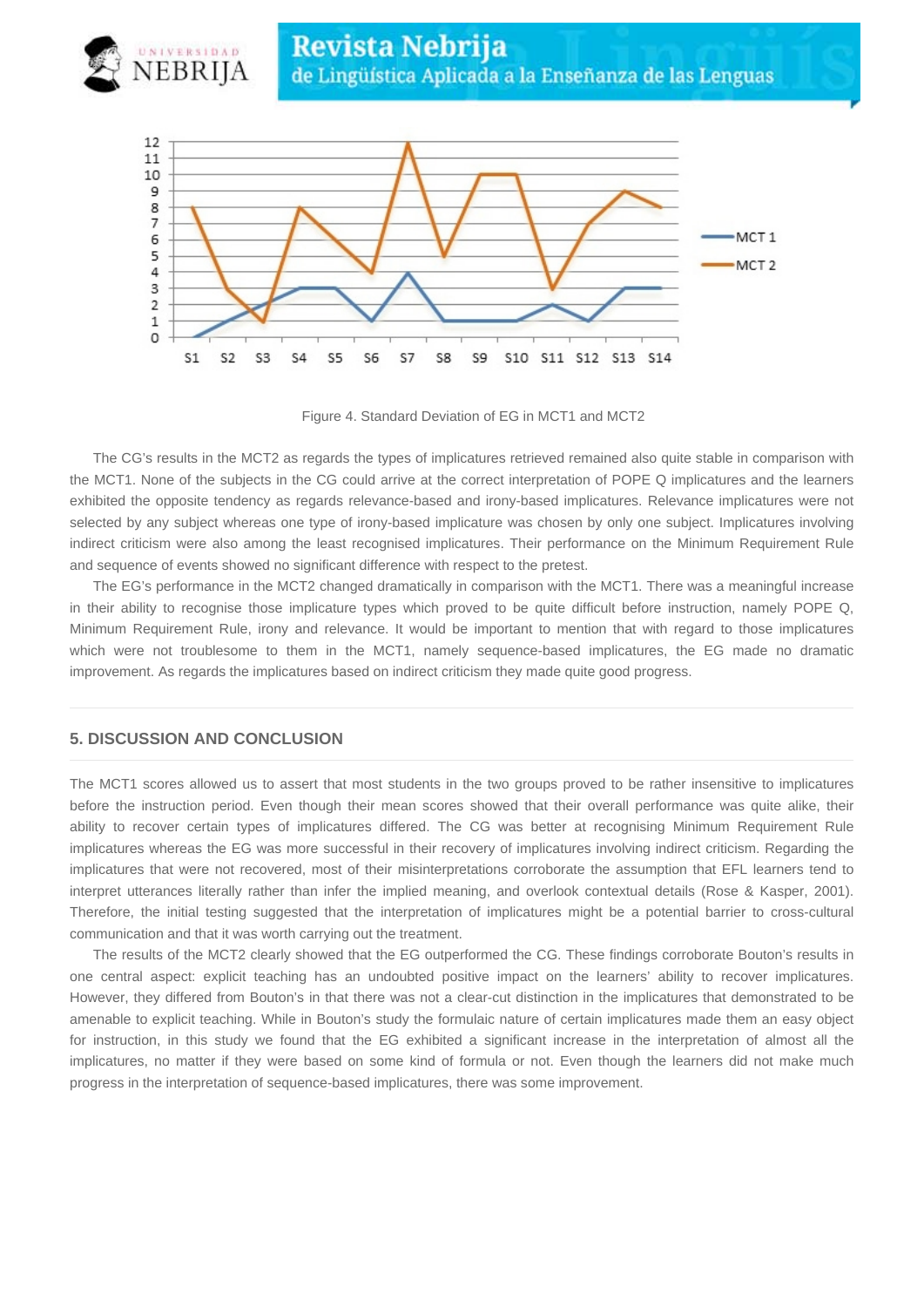

Regarding the fact that the EG became more heterogeneous after instruction, teaching may have impacted differently on the learners within the group. A possible explanation for this variability in the students' improvement could be that as Rose & Kasper (2001) assert, the task of understanding implicature is more complex and cognitively demanding in comparison with other target structures since it implies accessing and integrating cultural, linguistic and pragmatic knowledge fast and connecting it with context and textual information. Taking this into account, we consider that the skill of discovering indirect meaning might be an even more complex task than merely choosing the correct interpretation. Accordingly, this skill might take longer to acquire.

Rose & Kasper (2001) assert that language testing influences the content of language teaching and how language is taught. Taking this into consideration, we believe that the instruction could have been even more effective if the subjects in the EG had been told that the target structure under study would be included in their regular tests since they could have been further motivated to learn it.

In summary, the results of this study confirmed the assumption that explicit instruction in implicature can make a difference in a foreign language context. Our learners demonstrated that after instruction their ability to exploit context information improved considerably as they proved to go beyond the literal meaning of the utterances and succeeded in inferring indirectly conveyed meaning.

Given this evidence, together with the importance of implicature as a tool of indirect communication, the restricted opportunities for EFL learners to use the TL outside the classroom, the scarce availability of pragmatic input in the syllabus and their aim to communicate successfully with native speakers, it is undeniable that assisting them with comprehension of implicit meaning will be highly profitable. Therefore, we think that instruction in implicature should be part of any EFL program if its overall teaching and learning goal is communication.

?

## **REFERENCIAS BIBLIOGRÁFICAS**

- Bardovi-Harlig, K. (2001) Evaluating the empirical evidence: Grounds for instruction in pragmatics? In K. Rose & G. Kasper (Eds.). Pragmatics in Language Teaching (pp. 13-32). Cambridge: Cambridge University Press.
- Bouton, L F. (1988). A cross-cultural study of ability to interpret implicatures in English. World Englishes, 7, 183-196.
- Bouton, L.F. (1992). The interpretation of implicature in English by NNS: Does it come automatically -- without being explicitly taught? Pragmatics and Language Learning, 3, 53-65.
- Bouton, L F. (1994a). Can NNS skill in interpreting implicature in American English be improved through explicit instruction? a pilot study. Pragmatics and Language Learning, 5, 89-109.
- Council of Europe. The Common European Framework of References for Languages (CEFR). Retrieved December, 10, 2011, from http://www.coe.int/t/dg4/linguistic/cadre\_en.asp
- Grundy, P. (1995). Doing Pragmatics. London: Edward Arnold.
- Hinkel, E. (1999). Culture in Second Language Teaching and Learning. Cambridge: Cambridge University Press.
- Kasper, G. (2001). Classroom research on interlanguage pragmatics. In K. Rose & G. Kasper (Eds.), Pragmatics in language teaching (pp. 33-60). Cambridge: Cambridge University Press.
- Kubota, M. (1995). Teachability of conversational implicature to Japanese EFL learners. Institute for Research in LanguageTeaching Bulletin,9, 35-67.
- Leech, G. (1983). Principles of Pragmatics. New York: Longman.

Levinson, S. (1983). Pragmatics. Cambridge: Cambridge University Press.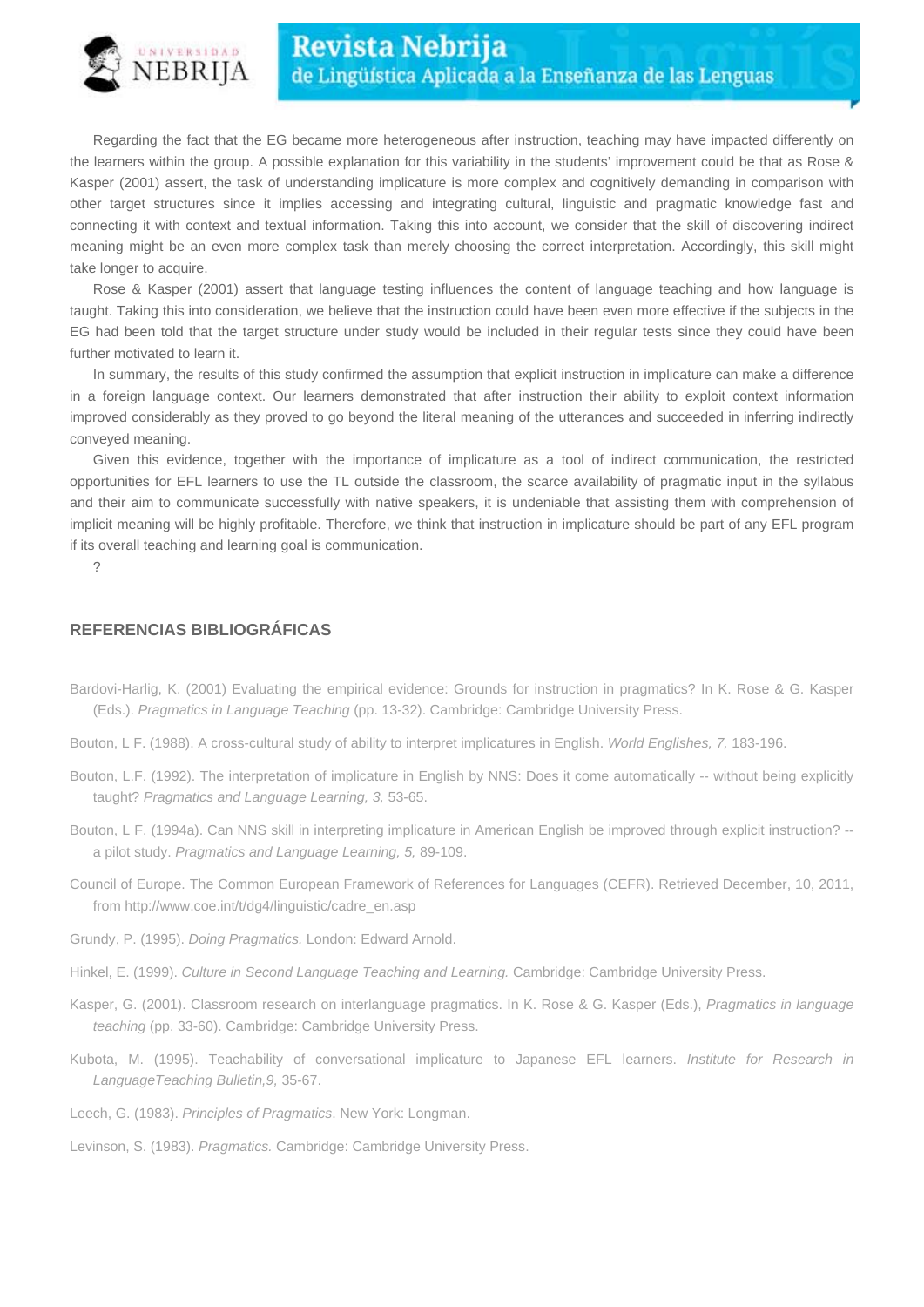

- Martínez Fernández, B., & Fernández Fontecha, A. (2008). The teachability of Pragmatics in SLA: Friends' humour through Grice.Porta Linguarum, 10, 31-43.
- Niezgoda, K., & Rover, C. (2001) Pragmatic and grammatical awareness: A function of the learning environment? In K. Rose & G. Kasper (Eds.). Pragmatics in Language Teaching (pp. 63-79). Cambridge: Cambridge University Press.
- Rose, K., & Kasper, G. (2001). Pragmatics in Language Teaching. Cambridge: Cambridge University Press.
- Rose, K & Ng Kwai-fun, C. (2001). Inductive and deductive teaching of compliments and compliment responses. In K. Rose & G. Kasper (Eds.). Pragmatics in Language Teaching (pp. 145-170). Cambridge: Cambridge University Press.
- Takahashi, S. (2001). The role of input enhancement in developing pragmatic competence. In K. Rose & G. Kasper (Eds.). Pragmatics in Language Teaching (pp. 171-199). Cambridge: Cambridge University Press.
- Tateyama, Y. (2001). Explicit and implicit teaching of pragmatic routines. In K. Rose & G. Kasper (Eds.). Pragmatics in Language Teaching (pp. 200-222). Cambridge: Cambridge University Press.
- Yoshimi, D. R. (2001). Explicit instruction and JFL learner's use of interactional discourse markers. In K. Rose & G. Kasper (Eds.), Pragmatics in Language Teaching (pp. 223-247). Cambridge: Cambridge University Press.

#### **ANEXO**

APPENDIX 1. DEMOGRAPHIC SURVEY: INFORMANTS. Before doing the task please answer the questions below.

- 1. What is your age?
- 2. What is your gender?
- 3. What is your nationality?
- 4. What is your primary language?
- 5. What is the highest level of education you have completed?
- 6. What is your job?

#### APPENDIX 2. VALIDATION OF THE INSTRUMENT - PRETEST

Multiple Choice Discourse Completion Test

Implicature types: irony (scenarios 1 and 8), relevance (scenarios 2 and 7), Minimum Requirement Rule (scenarios 3 and 12), indirect criticism (scenarios 4 and 11), rhetorical question (scenarios 5 and 10), sequence of events (scenarios 6 and 9). The correct interpretation of the implicatures present in the different scenarios is indicated by an asterisk.

Please read the following examples and tick the correct response to the question underneath each example.

Example 1:

Bill and Peter have been working together for many years. Now Bill and one of his best friends, who also works at the same company, are talking about what happened at work yesterday after he left the office.

Bill's friend: Bill, I'm sorry to say this but I heard Peter telling our boss that you were late for work last Tuesday.

Bill: Peter knows how to be a good friend.

Which of the following best says what Bill means?

a. Peter is not acting the way a friend should. \*\_

- b. Peter and Bill's boss are becoming really good friends.
- c. Peter is a good friend, so Bill can trust him. \_\_
- d. Nothing should be allowed to interfere with Bill and Peter's friendship. \_\_

#### Example 2:

One morning Frank and Helen were talking outside their house. Frank wanted to know what time it was, but he didn't have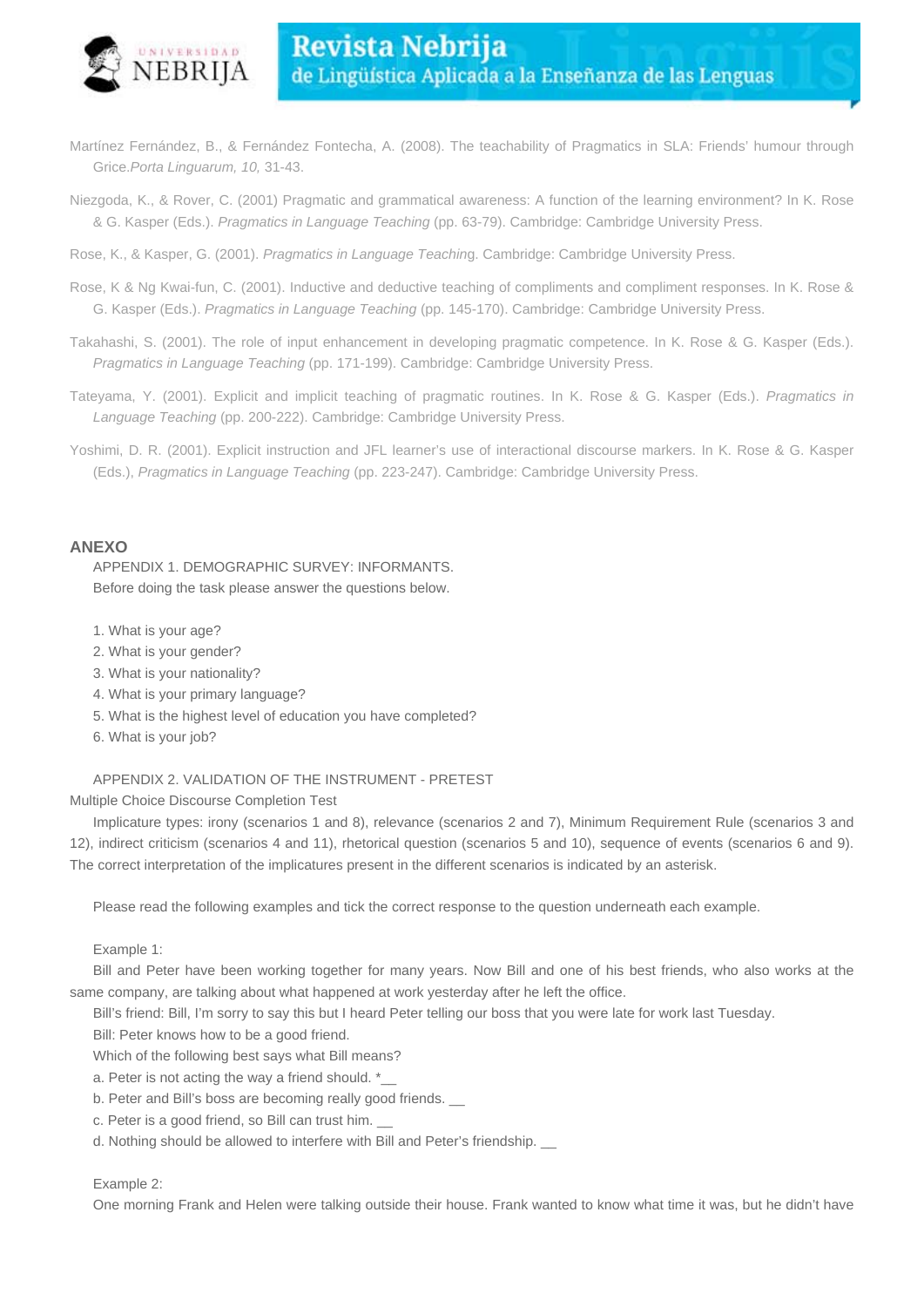

a watch.

Frank: What time is it, Helen?

Helen: The postman has been here.

Frank: Okay. Thanks.

What message does Frank probably get from what Helen says?

a. She is telling him approximately what time it is by telling him that the postman has been here. \*\_

b. By changing the subject, Helen is telling Frank that she does not know what time it is.

c. She thinks that Frank should stop what he is doing and read his mail.

d. Frank will not be able to derive any message from what Helen says, since she did not answer his question.

Example 3:

Nigel Brown is a dairy farmer and needs to borrow money to build a new barn. When he goes to the bank to apply for the loan, the banker tells him that he must have at least 50 cows on his farm in order to borrow enough money to build a barn.

Banker: Mr. Brown, you have 50 cows, don't you?

Mr. Brown: Yes, I do.

Which of the following says exactly what Brown means?

a. He has exactly 50. \_\_

b. He has at least 50 cows - maybe more.\*

c. He has no more than  $50 \text{ cows} - \text{maybe less.}$ 

d. He could mean any of these three things. \_\_

## Example 4:

Three close friends have to hand in a paper this week. Yesterday Chris wrote the first part of the paper and sent it to Laura and Mike.

Laura: Have you finished reading what Chris wrote yet?

Mike: Yeah, I read it last night.

Laura: What did you think of it?

Mike: I thought it was well-typed.

How did Mike like Chris's paper?

a. He liked it: he thought it was good.

b. He thought it was important that the paper was well typed.

c. He really hadn't read it well enough to know.

d. He didn't like it. \*

#### Example 5:

A group of students are talking about their coming vacation. They would like to leave a day or two early but one of their professors has said that they will have a test on the day before vacation begins. None will be excused, he said. Everyone had to take it. After class, some of the students get together and talk about the situation, and their conversation goes as follows:

Kate: I wish we didn't have that test next Friday. I wanted to leave to Florida before that.

Jake: Oh, I don't think we'll really have that test. Do you?

Mark: Professor Schmidt said he wasn't going anywhere this vacation. What do you think, Kate? Will he really give us that test?

Kate: Does the sun come up in the east these days?

What is the point of Kate's last question?

a. I don't know. Ask me a question I can answer. \_

b. Let's change the subject before we get really angry about it.

c. Yes, he'll give us the test. You can count on it. \*\_\_

d. Almost everyone else will be leaving early. It always happens. We might as well do it, too.

## Example 6:

Two friends are talking about what a neighbour of theirs did last weekend.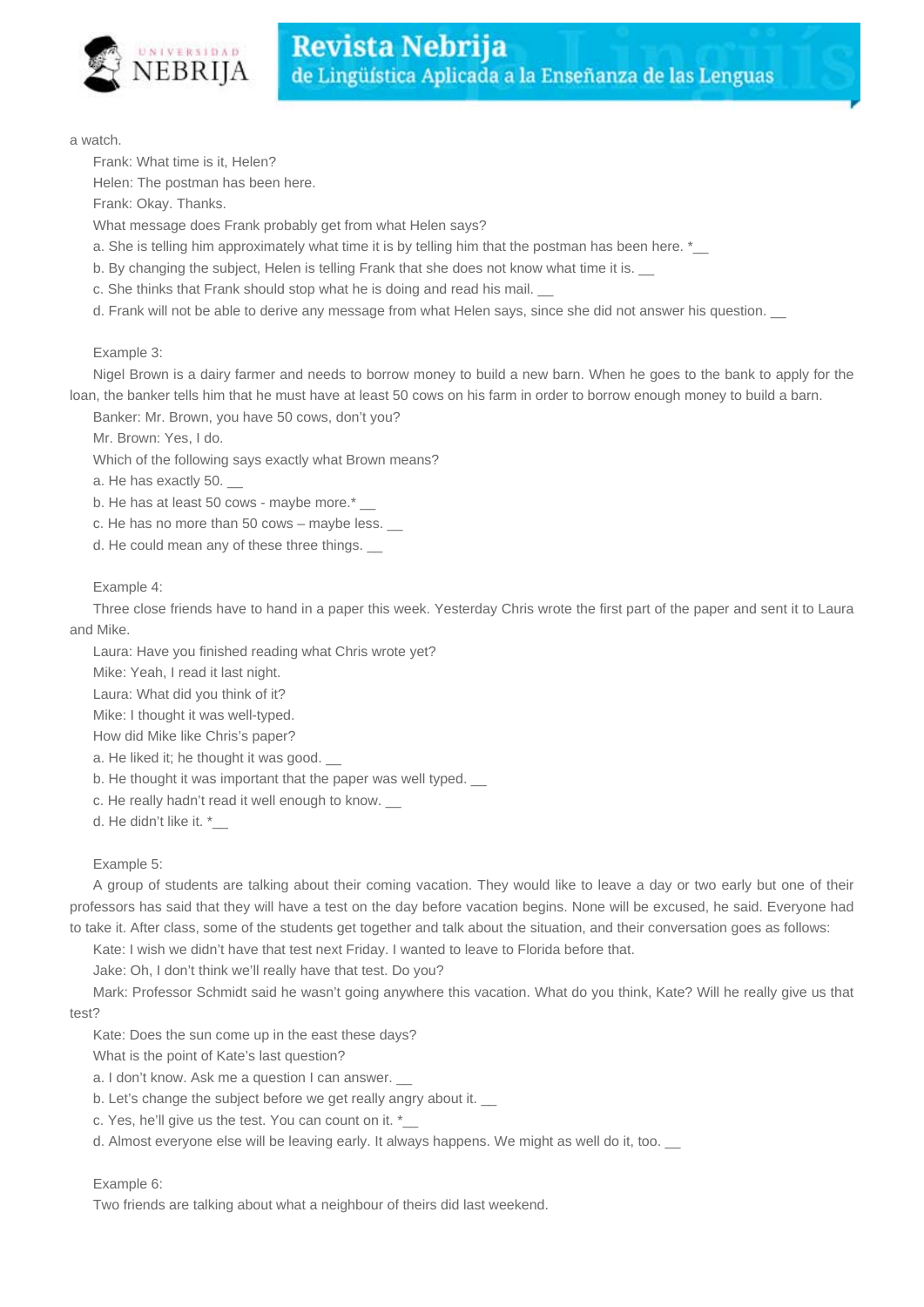

Rachel: Hey, I heard that Sam went to New York last Saturday and stole a motorbike.

Wendy: Not exactly. He stole a motorbike and went to New York.

Rachel: Are you sure? That's not the way I heard it.

What actually happened is that Sam stole a motorbike in New York last Saturday. Which of the two has the right story then?

- a. Rachel. \*\_\_
- b. Wendy. \_\_

c. Both are right since they are both saying essentially the same thing. \_\_

d. Neither of them has the story quite right. \_\_

Example 7:

Lars: Where's Rudy, Tom? Have you seen him this morning?

Tom: There's a yellow Honda parked over by Sarah's house.

What Tom is saying is that…

a. He just noticed that Sarah has bought a new yellow Honda. \_\_

b. He doesn't know where Rudy is. \_\_

c. He thinks Rudy may be at Sarah's house.\* \_\_

d. He likes yellow Hondas and wants Lars to see one.

Example 8:

Two days ago Tom was invited to a dinner party at Mary's house. After the meal, Tom realised that they were playing his favourite song in the living room. He went in and saw Sue playing the piano and Mary singing along. Some days later Tom was talking to a friend who couldn't come the party.

Tom's friend: What did Mary sing?

Tom: Mary? I'm not sure, but Sue was playing "My Wild Irish Rose."

Which of the following says what Tom meant by this remark?

a. He was only interested in Sue and did not listen to Mary. \_\_

- b. Mary sang very badly. \*\_\_
- c. Mary and Sue were not doing the same song.

d. The song that Mary sang was "My Wild Irish Rose."

Example 9:

Mr. Rose was murdered at his house. The true story is that the murderer changed his clothes inside the house before escaping. A police officer is in Mr. Rose's garden conducting the following interview.

Police officer: Mrs. Rose, whose are these clothes?

Mrs. Rose: The murderer's! Definitely! I saw him changing his clothes and running out of the house.

Mrs. Rose's son: I thought the man first ran out of the house and changed his clothes.

Mrs. Rose: I don't remember it that way.

Who said the right story?

a. Mrs. Rose. \*

- b. Mrs. Rose's son. \_\_
- c. Both are right.

d. Neither of them is right.

Example 10:

Two roommates are talking about their plans for the summer.

Fran: My mother wants me to stay home for a while, so I can be there when our relatives come to visit us at the beach.

Joan: Do you have a lot of relatives?

Fran: Is the sky blue?

How can we best interpret Fran's question?

a. Fran has a lot of relatives. \*\_\_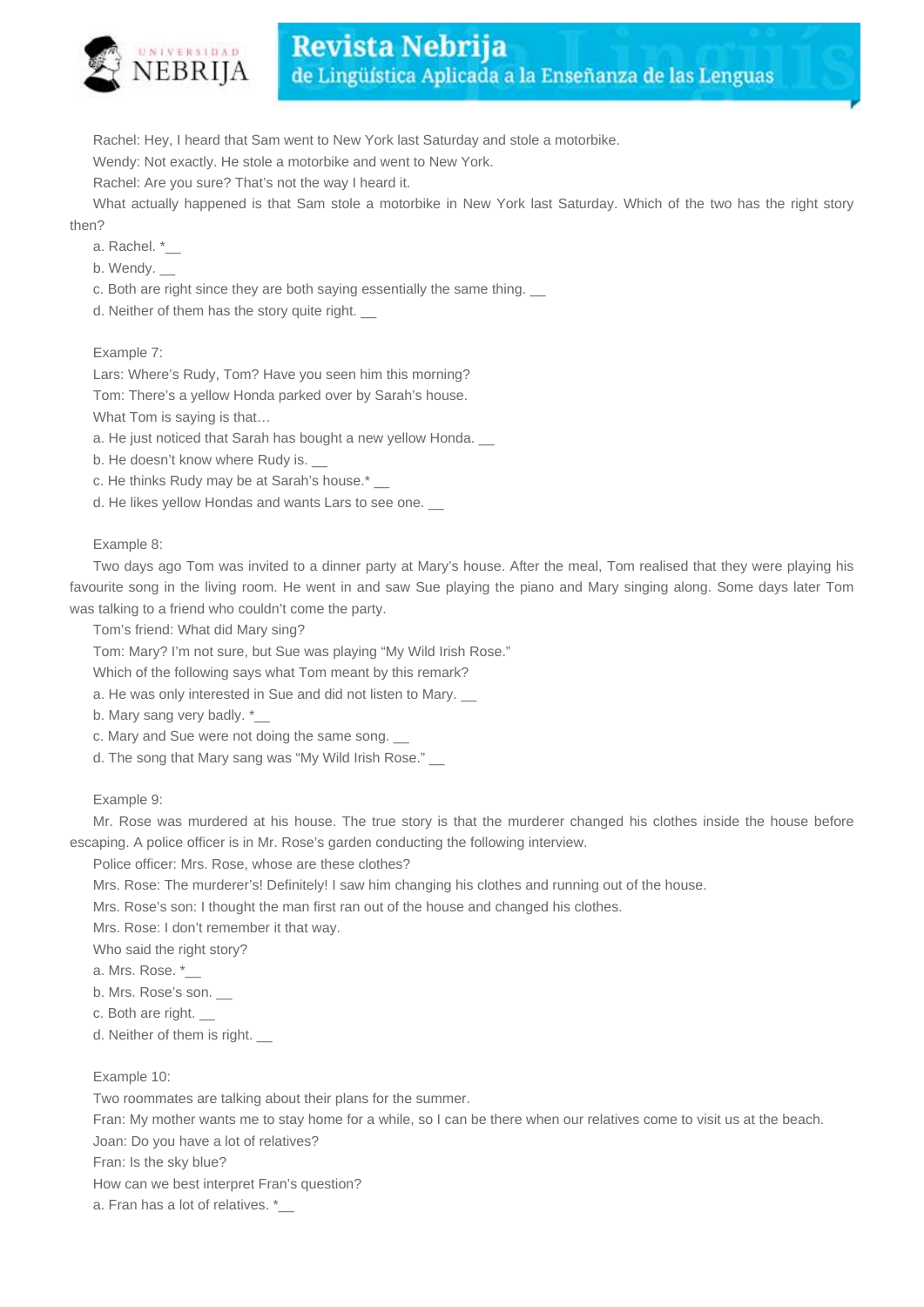

- b. Fran thinks her relatives are all blue. \_\_
- c. Fran is new to the area and is trying to find out what the summers are like. \_\_
- d. Fran is trying to change the subject; she doesn't want to talk about her relatives.

## Example 11:

Two women are at a fashionable party. They are wearing beautiful long dresses and expensive dress shoes. Chloe: Wow, Jane. I love your shoes! They're wonderful. What do you think of mine?

Jane: They look comfortable.

What does Jane think of Chloe's shoes?

- a. She likes them because they are comfortable.
- b. She doesn't care about their appearance. What is important to her is that they are comfortable.  $\_\_$
- c. She doesn't like them. \*
- d. She is amazed by how comfortable they look.

## Example 12:

Two golfers are talking about their chances in the 95th local university golf tournament.

Fred: What score do you think we will need to enter the tournament tomorrow, Brad?

Brad: Oh, a 75 ought to do it. Did you have a 75? I didn't.

Fred: Yes, I did.

Which of the following says exactly what Fred means?

a. He had no more than a 75 – maybe less. \_\_

b. He had exactly a 75.

c. He had at least a 75 - maybe more. \*

d. He could mean any of these three things. \_\_

## APPENDIX 3. VALIDATION OF THE INSTRUMENT - POSTTEST

Multiple Choice Discourse Completion Test

Implicature types: irony (scenarios 4 and 7), relevance (scenarios 2 and 8), Minimum Requirement Rule (scenarios 5 and 12), indirect criticism (scenarios 3 and 11), rhetorical question (scenarios 1 and 10), sequence of events (scenarios 6 and 9). The correct interpretation of the implicatures present in the different scenarios is indicated by an asterisk.

Please read the following examples and tick the correct response to the question underneath each example.

#### Example 1:

A group of colleagues are talking about their coming vacation. They would like to leave a day early but their boss has said that they will have an important meeting on the day before vacation begins. None will be excused, he said. Everyone has to attend it. After work, some of the colleagues get together to talk about the situation, and their conversation goes as follows:

Tom: I wish we didn't have that meeting next Saturday. I wanted to leave for Canada before that.

Jim: Oh, I don't think we'll really have that meeting. Do you?

Bill: Mr. Gordon said he wasn't going anywhere this vacation. What do you think, Tom? Will we really have that meeting?

Tom: Does the sun come up in the east these days?

What is the point of Tom's last question?

- a. I don't know. Ask me a question I can answer.
- b. Let's change the subject before we get really angry about it.
- c. Yes, he'll have that meeting. You can count on it. \*
- d. Almost everyone else will be leaving early. It always happens. We might as well do it, too. \_\_

## Example 2:

Liz: Where's dad, Jane? Have you seen him? Jane: The TV in the living room is on.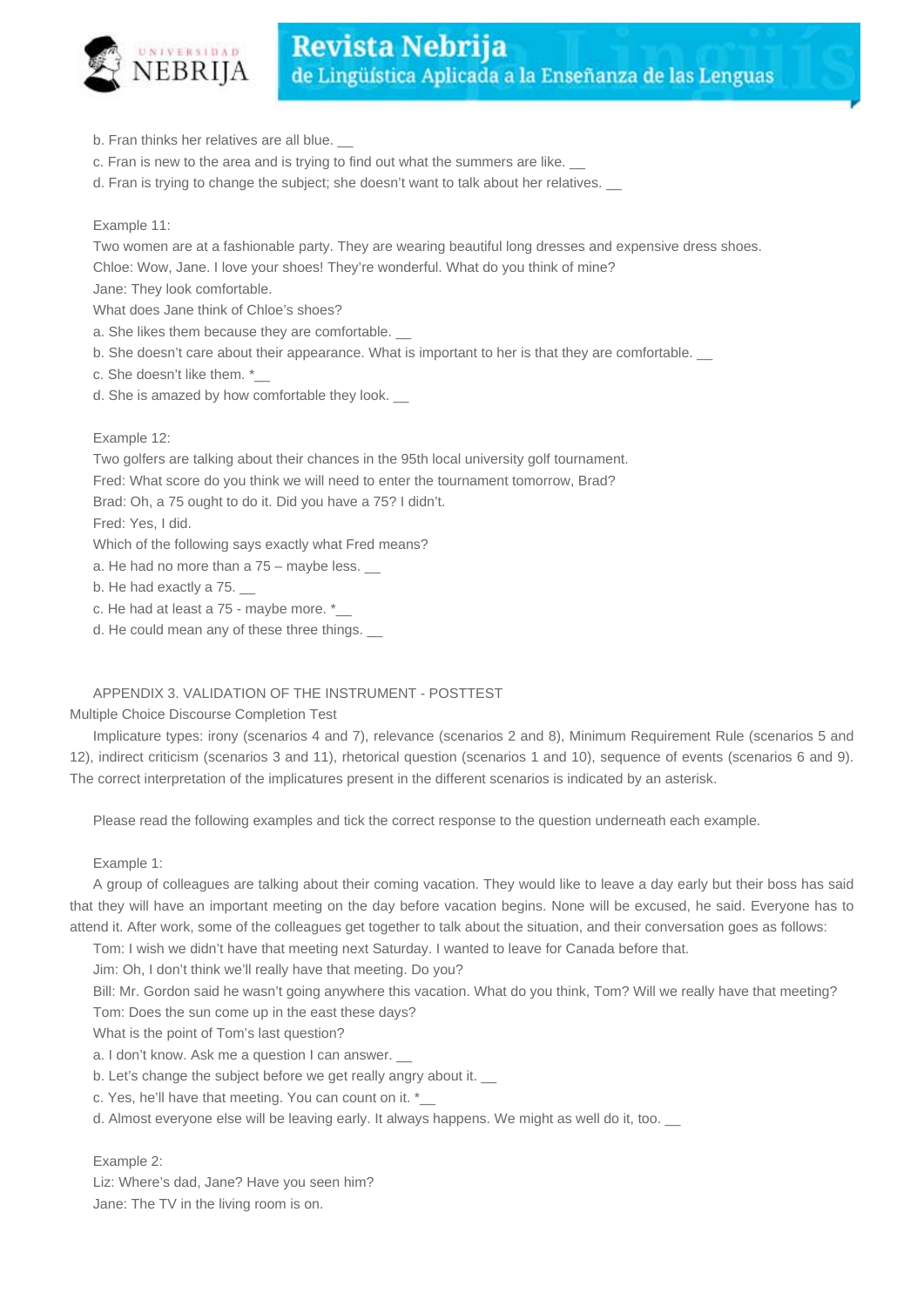

What Jane is saying is that…

- a. She just noticed that the TV in the living room is on. \_\_
- b. She doesn't know where their dad is.
- c. She thinks their dad may be in the living room.\*
- d. She likes the new TV and wants Liz to see it.

#### Example 3:

Three close colleagues have to give a presentation on Monday. Yesterday Susan wrote the first part of the presentation and sent it to Laura and Mike.

Laura: Have you finished reading what Susan wrote yet?

Mike: Yeah, I read it last night.

Laura: What did you think of it?

Mike: I thought it was well-typed.

How did Mike like Susan's part?

- a. He liked it; he thought it was good.
- b. He thought it was important that the paper was well-typed.  $\Box$
- c. He really hadn't read it well enough to know. \_\_
- d. He didn't like it. \*

Example 4:

Laura and Amy have been classmates for many years. Now Laura and one of her best friends, who also goes to the same school, are talking about what happened at school yesterday after she left the classroom.

Laura's friend: Laura, I'm sorry to say this but I saw Amy telling our teacher that you were late for class last Monday.

Laura: Amy knows how to be a good friend.

Which of the following best says what Laura means?

a. Amy is not acting the way a friend should. \*

- b. Amy and Laura's teacher are becoming really good friends.
- c. Amy is a good friend, so Laura can trust her. \_\_
- d. Nothing should be allowed to interfere with Laura and Amy's friendship. \_\_

#### Example 5:

A young couple are in a bank to apply for a loan because they want to buy a new car. The banker tells them that if they both earn \$4000 a month, the bank will give them the loan.

Banker: You both earn \$4000, don't you?

Couple: Yes, we do.

Which of the following says exactly what the couple mean?

a. They earn exactly \$4000.

- b. They earn at least \$4000 maybe more.\*
- c. They earn no more than  $$4000 -$  maybe less.

d. They could mean any of these three things.

Example 6:

Two friends are talking about what a friend's cousin did last Sunday.

Peter: Hey, I heard that Bill went to Boston and stole a car last Sunday.

Wendy: Not exactly. He stole a car and went to Boston.

Peter: Are you sure? That's not the way I heard it.

What actually happened is that Bill stole a car in Boston last Sunday. Which of the two has the right story then?

a. Peter. \*\_\_

- b. Wendy.
- c. Both are right since they are both saying essentially the same thing.

d. Neither of them has the story quite right. \_\_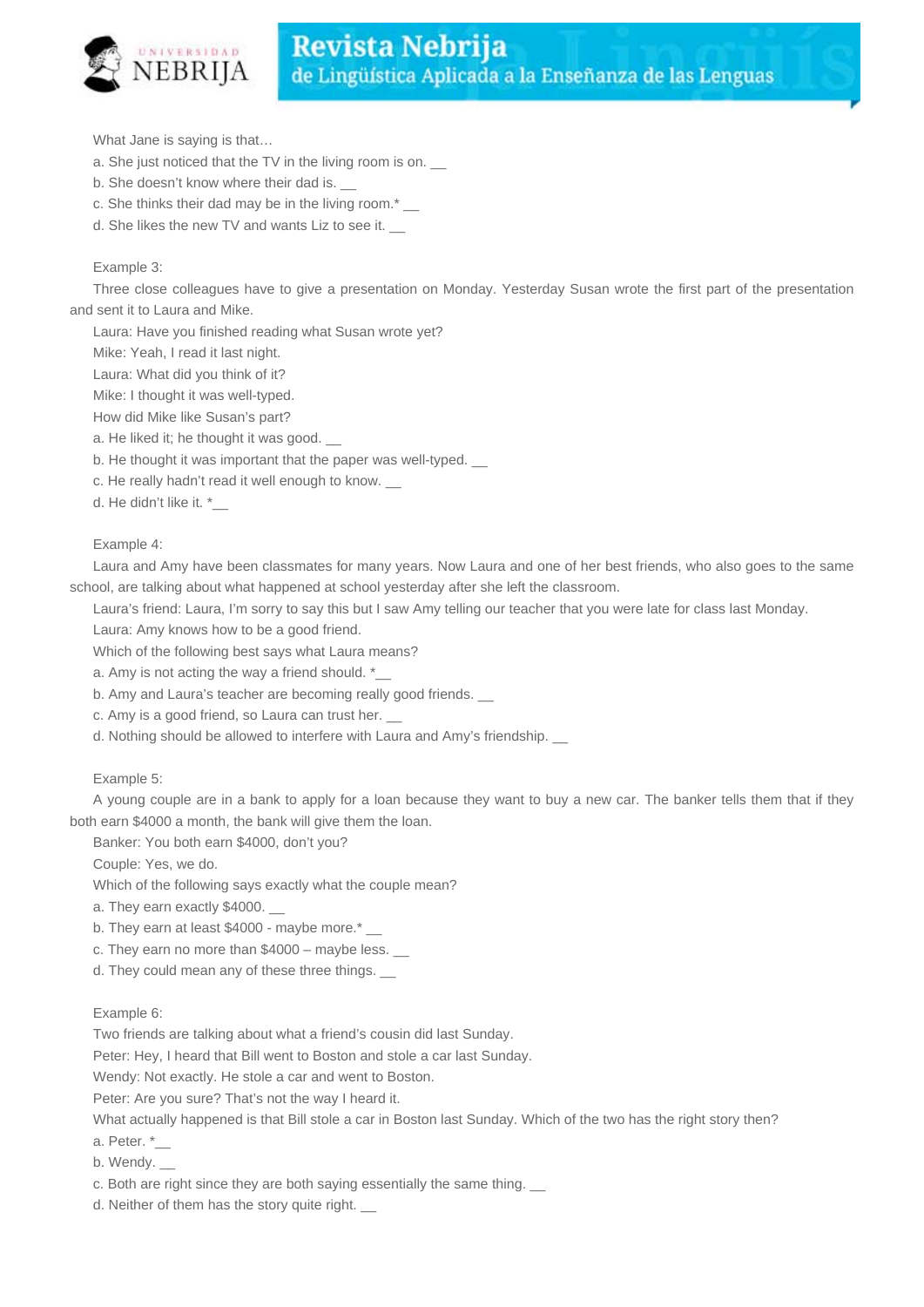

Example 7:

Last weekend Peter went to a restaurant for dinner. After the meal, there was a music show. Some friends of his, Tom and Henry, were the musicians. Tom played the piano and Henry sang together with him. Some days later, Peter was talking to a friend about the show.

Peter's friend: What did Henry sing?

Peter: Henry? I don't know, but Tom was playing "New York, New York".

Which of the following says what Peter meant by this remark?

a. He was only interested in Tom and did not listen to Henry. \_\_

b. Henry sang very badly. \*

c. Tom and Henry were not doing the same song. \_\_

d. The song that Henry sang was "New York, New York."

#### Example 8:

Two sisters have called a taxi because they are going to their cousin's house to have dinner. They are waiting for the taxi to arrive. One of them asks:

Daisy: What's the time, Anne?

Anne: Your favourite programme has started.

Daisy: Okay. Thanks.

What message does Daisy probably get from what Anne says?

a. She is telling her approximately what time it is by telling her that her favourite programme has started. \*\_\_

b. By changing the subject, Anne is telling Daisy that she does not know what time it is.

c. She thinks that Daisy should stop what she is doing and watch her favourite programme.

d. Daisy will not be able to derive any message from what Anne says, since she did not answer her question. \_

#### Example 9:

An old lady, Mrs. Queen, was robbed of some money at her house. The true story is that the thief dropped his mobile phone inside the house before escaping. A police officer is in Mrs. Queen's kitchen conducting the following interview.

Police officer: Mrs Queen, whose is this mobile phone?

Mrs Queen: The thief's! Definitely! I saw him dropping his mobile phone and running out of the house.

Mrs Queen's son: I thought the man first ran out of the house and dropped his mobile.

Mrs Queen: I don't remember it that way.

Who said the right story?

a. Mrs. Queen. \*\_\_

b. Mrs. Queen's son.

c. Both are right. \_\_

d. Neither of them is right.

#### Example 10:

Two friends have been planning to go on a trip on their own for their winter holidays.

Jenny: My parents want me to go to Córdoba with them to visit our family there.

Susan: Oh, do you think you will have to go?

Jenny: Is the sky blue?

How can we best interpret Jenny's question?

a. Jenny thinks she will have to go. \*\_

b. Jenny thinks her parents are blue.

c. Jenny is new to the area and is trying to find out what the summers are like.

d. Jenny is trying to change the subject; she doesn't want to talk about her parents' plans.  $\Box$ 

#### Example 11:

Two women are at a wedding party. They have both changed their hairstyles.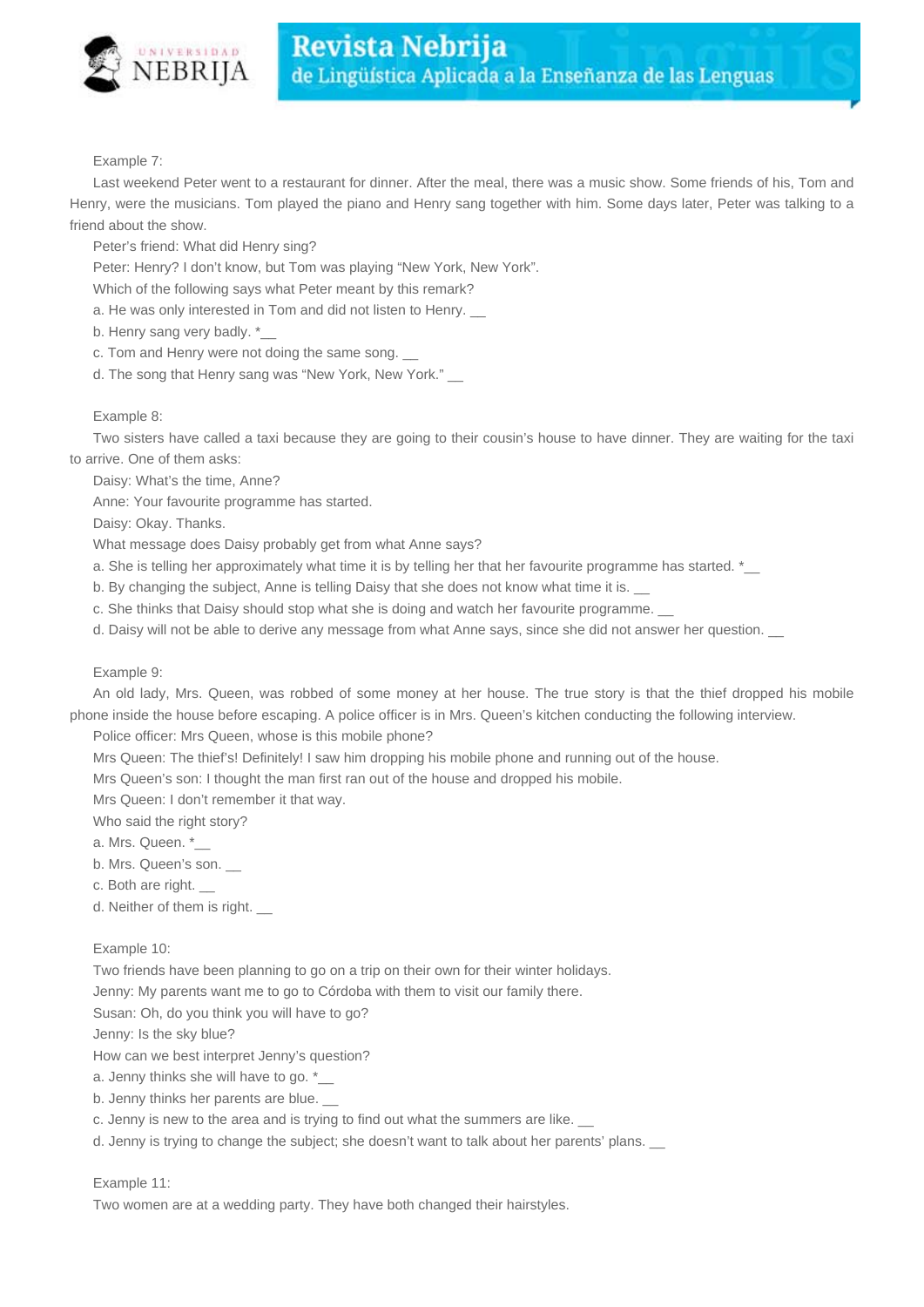

Sheila: Wow, Kate. I love your new hairstyle! It's fantastic. What do you think of mine? Kate: Your hair is very neat.

What does Kate think of Sheila's new hairstyle?

- a. She likes it because it is neat.
- b. She doesn't care about how it looks. What is important to her is that it is neat.
- c. She doesn't like it. \*\_\_
- d. She is amazed by how neat it looks. \_\_

#### Example 12:

Two students are talking about their chances of passing an exam at university.

Paul: What score do we need to pass the English exam, John?

John: Oh, a 70 percent ought to do it. Did you have a 70? I didn't.

Paul: I did.

Which of the following says exactly what Paul means?

- a. He had no more than a  $70 -$  maybe less.
- b. He had exactly a 70.
- c. He had at least a 70 maybe more. \*\_\_
- d. He could mean any of these three things. \_\_

#### APPENDIX 4. DEMOGRAPHIC SURVEY: SUBJECTS.

Before doing the task please answer the questions below. You can answer the questions in English or Spanish.

- 1. What is your name?
- 2. What is your age?
- 3. What is your gender?
- 4. What is your nationality?
- 5. What is your primary language?
- 6. Have you ever been to an English-speaking country?
- 7. How long did you stay there?
- 8. Do you keep in contact with English-speaking people? How? How often?
- 9. When did you start studying English?
- 10. How long have you been studying English here?
- 11. What is the highest level of education you have completed?
- 12. What is your job?

APPENDIX 5. PRETEST (THE UTTERANCE CONTAINING AN IMPLICATURE IS INDICATED BY AN ASTERISK) Multiple-Choice Test

Implicature types: irony (scenarios 2 and 11), relevance (scenarios 3 and 10), Minimum Requirement Rule (scenarios 4 and 15), indirect criticism (scenarios 7 and 16), rhetorical question (scenarios 6 and 14), sequence of events (scenarios 8 and 12). Distracters (scenarios 1, 5, 9 and 13).

Choose from the options below. There can be more than one correct answer.

1.

Jenny is at a clothes shop and she wants to buy a t-shirt. She asked the shop assistant for a medium. Shop assistant: I'm sorry we don't have your size. Jenny:

a. What a pity!\_\_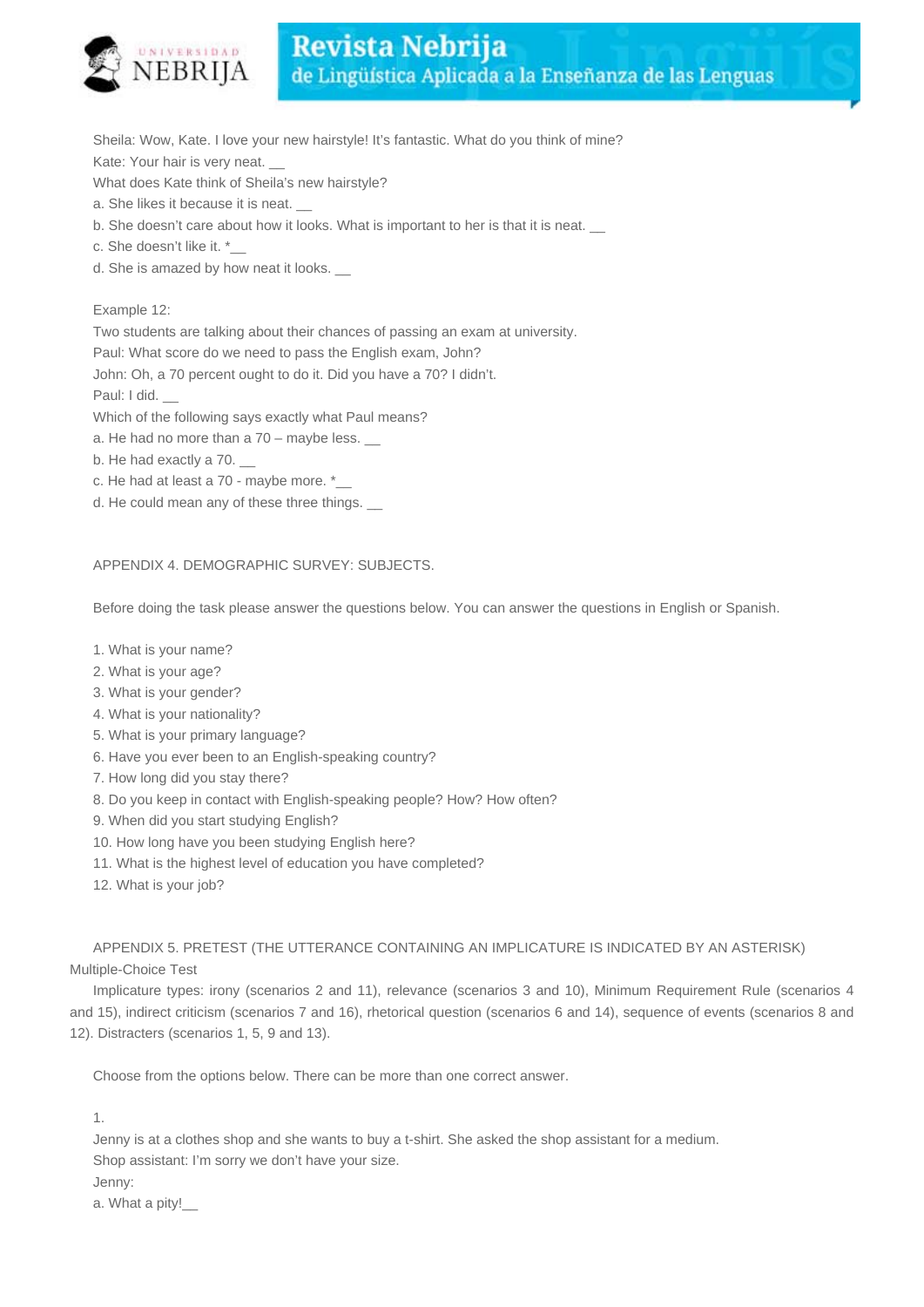

- b. I hope so.\_\_
- c. I'll take it.

d. You're welcome.\_\_

## 2.

Bill and Peter have been working together for many years. Now Bill and one of his best friends, who also works at the same company, are talking about what happened at work yesterday after he left the office.

Bill's friend: Bill, I'm sorry to say this but I heard Peter telling our boss that you were late for work last Tuesday. Bill:

a. Peter knows how to be a good friend.\*

b. Peter is a very good friend, so I can trust him.

c. I thought he was a nice person. Now I know he isn't.

d. I saw them too.\_\_

## 3.

One morning Frank and Helen were talking outside their house. Frank wanted to know what time it was, but he didn't have a watch.

Frank: What time is it, Helen? Helen: a. It's 8 am.\_\_ b. The postman has been here.\* c. It's  $6 \text{ pm}$ . d. I don't know.\_\_

## 4.

Nigel Brown is a dairy farmer and needs to borrow money to build a new barn. When he goes to the bank to apply for the loan, the banker tells him that he must have at least 50 cows on his farm in order to borrow enough money to build a barn.

Banker: Mr. Brown, you have 50 cows, don't you?

Mr. Brown:

a. I do. \*\_\_

b. Yes, I have exactly 50.\_\_

c. No, I don't.

d. Yes, I have 20.\_\_

5.

Two friends are saying goodbye. Tom: See you tomorrow. David: a. Good morning.\_\_ b. I can't see. c. OK. Don't be late.

d. Hello.\_\_

6.

A group of students are talking about their coming vacation. They would like to leave a day or two early but one of their professors has said that they will have a test on the day before vacation begins. None will be excused, he said. Everyone had to take it. After class, some of the students get together and talk about the situation, and their conversation goes as follows:

Kate: I wish we didn't have that test next Friday. I wanted to leave to Florida before that.

Jake: Oh, I don't think we'll really have that test. Do you?

Mark: Professor Schmidt said he wasn't going anywhere this vacation. What do you think, Kate? Will he really give us that test?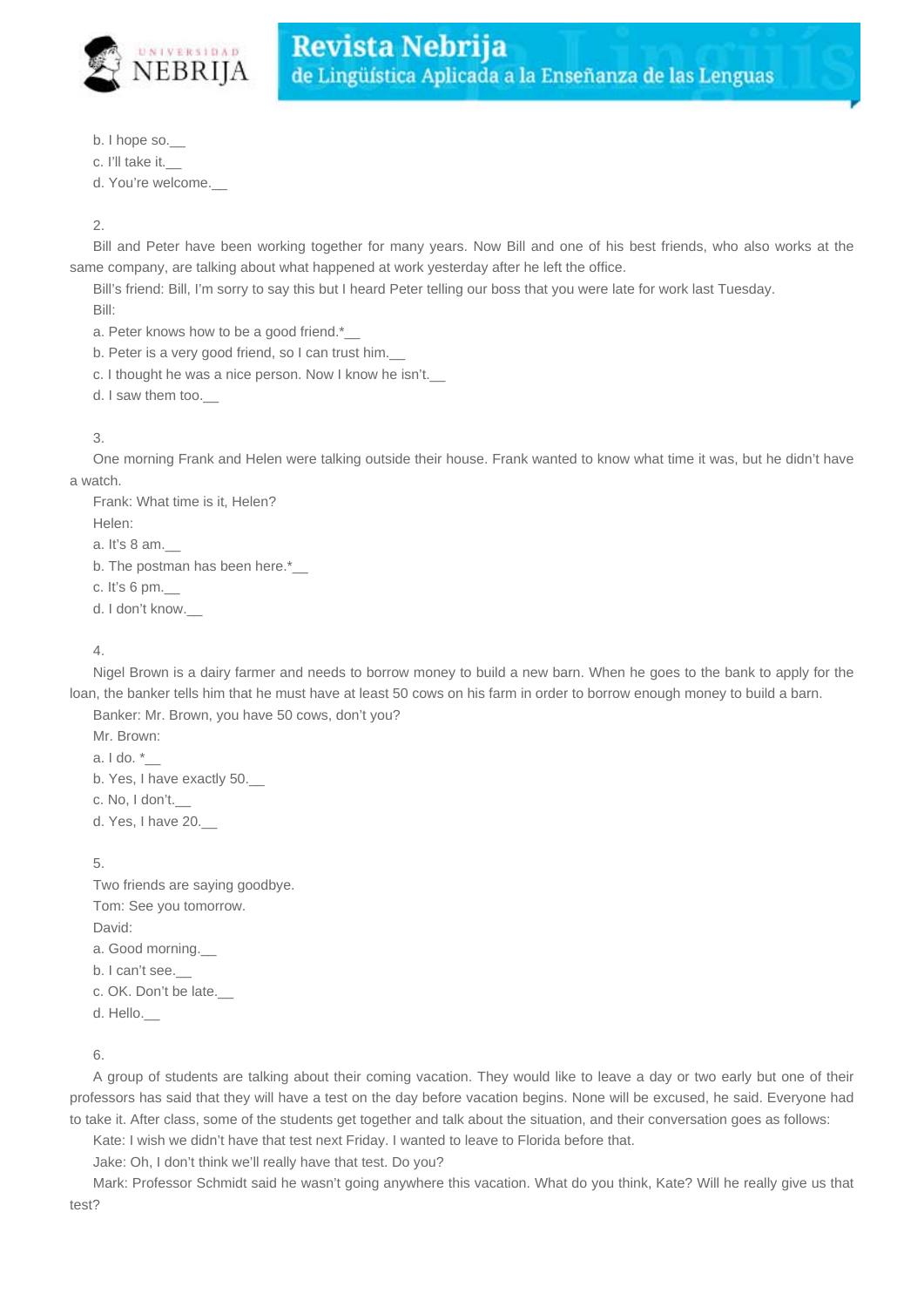

#### Kate:

a. I don't think so.

- b. Yes, for sure.
- c. Yes, we had the test last Friday.\_\_
- d. Does the sun come up in the east these days?\*\_\_

## 7.

Three close friends have to hand in a paper this week. Yesterday Chris wrote the first part of the paper and sent it to Laura and Mike.

Laura: Have you finished reading what Chris wrote yet?

Mike: Yeah, I read it last night.

Laura: What did you think of it?

Mike:

a. I didn't like it.

b. It was good.

c. I thought it was well-typed.\*\_\_

d. It was awful.\_\_

## 8.

Two friends are talking about what a neighbour of theirs did last weekend.

Rachel: Hey, I heard that Sam stole a motorbike in New York last Saturday. Wendy:

a. Are you kidding? I can't believe it!\_\_

- b. Yes, he stole a motorbike and went to New York.
- c. Yes, I heard that too, it's crazy!\_\_
- d. That's right. He went to New York and stole a motorbike.\*\_\_

## 9.

Two friends are talking on the phone.

Sam: OK. I have to go now. I promise I'll write a letter to you as soon as I get home. Ruben:

a. Let me post it.\_\_

b. That will be nice.\_\_

c. It hasn't come yet.\_\_

d. I'm looking forward to it.\_\_

10.

Lars: Where's Rudy, Tom? Have you seen him this morning? Tom:

a. He's in Sarah's house.

b. No, I haven't.

c. Ok, see you.\_\_

d. There's a yellow Honda parked over by Sarah's house.\*\_\_

## 11.

Two days ago Tom was invited to a dinner party at Mary's house. After the meal, Tom realised that they were playing his favourite song in the living room. He went in and saw Sue playing the piano and Mary singing together with her. Some days later Tom was talking to a friend who couldn't come to the party.

Tom's friend: What did Mary sing?

Tom:

a. "The True Lover's Farewell."\_\_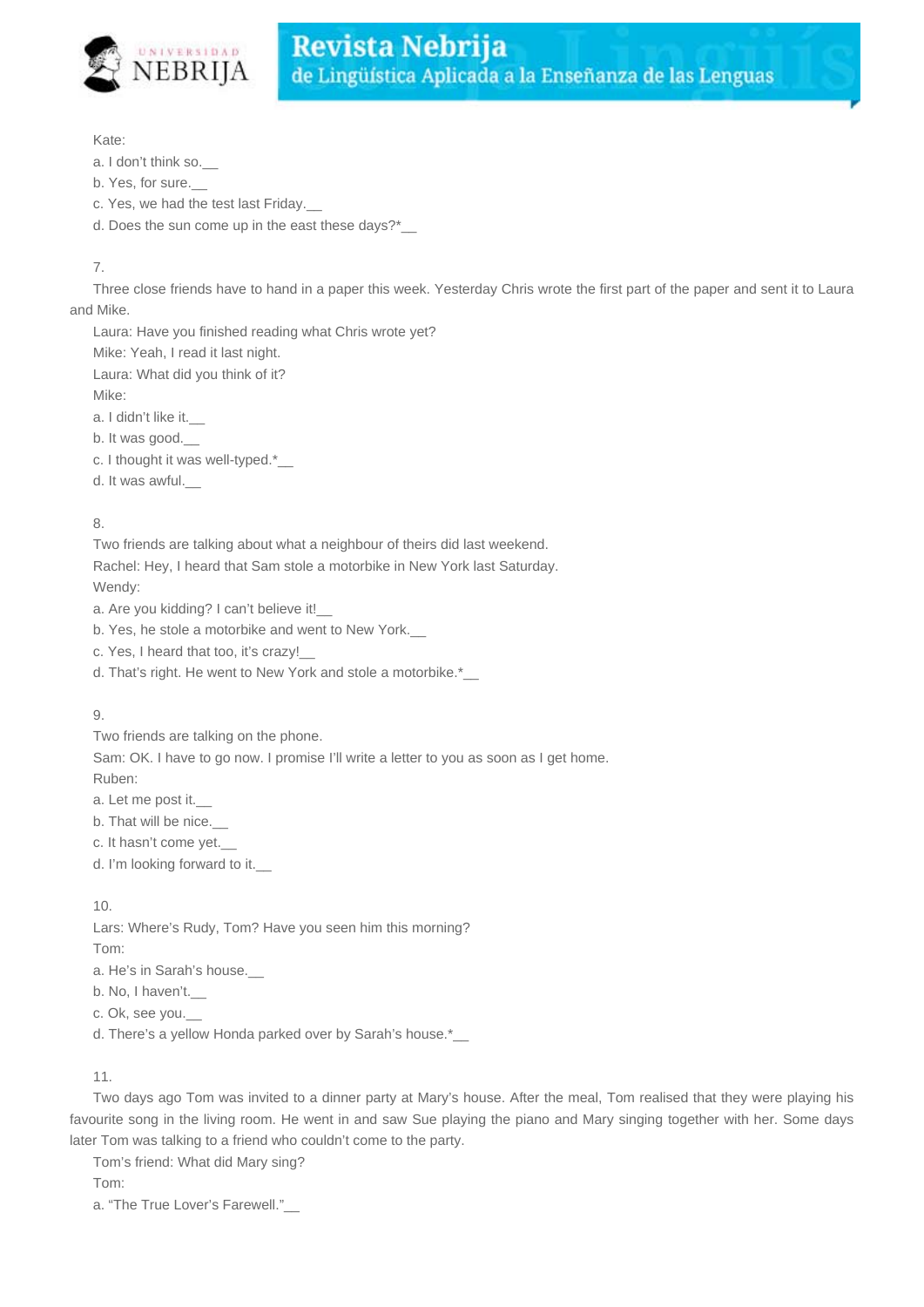

b. Yes, I loved it!\_\_

- c. Mary? I'm not sure, but Sue was playing "My Wild Irish Rose." \*\_
- d. Would you like to come with me?\_\_

12.

Mr Rose was murdered at his house. The true story is that the murderer changed his clothes inside the house before escaping. A police officer is in Mr. Rose's garden conducting the following interview.

Police officer: Mrs. Rose, whose are these clothes?

Based on the true facts, Mrs. Rose answers:

a. They must be the murderer's because I saw him changing his clothes in the living room.

b. The murderer's! Definitely! I saw him changing his clothes and running out of the house.\*\_\_

c. Which clothes?\_\_

d. After the shot, the murderer left the house immediately and changed clothes. I'm sure they are the murderer's.\_\_

## 13.

Susan is planning a trip. She meets her sister and invites her to come. Susan: I'm going to go to London on Saturday. Would you like to come? Sister:

a. Me too.\_\_

b. Fine, do we need to book tickets?\_\_

c. I'd love to.\_\_

d. Yes, I have to work on Saturday.

## 14.

Two roommates are talking about their plans for the summer.

Fran: My mother wants me to stay home for a while, so I can be there when our relatives come to visit us at the beach. Joan: Do you have a lot of relatives?

Fran:

- a. Is the sky blue?\*\_\_
- b. Yes, I do.

c. No, thanks.

d. I do too.\_\_

15.

Two golfers are talking about their chances in the 95th local university golf tournament. Fred: What score do you think we will need to enter the tournament tomorrow, Brad? Brad: Oh, a 75 ought to do it. Did you have a 75? I didn't. Fred:

- a. I did.\*\_\_
- b. No, I didn't.
- c. No, I had a 60.\_\_

d. Yes, I had a 95.\_\_

16.

Two women are at a fashionable party. They are wearing beautiful long dresses and expensive dress shoes. Chloe: Wow, Jane. I love your shoes! They're wonderful. What do you think of mine? Jane:

a. They're beautiful.

- b. It doesn't matter.\_\_
- c. They look comfortable.\*\_\_

d. I can't wear them any longer. They are way too uncomfortable for me.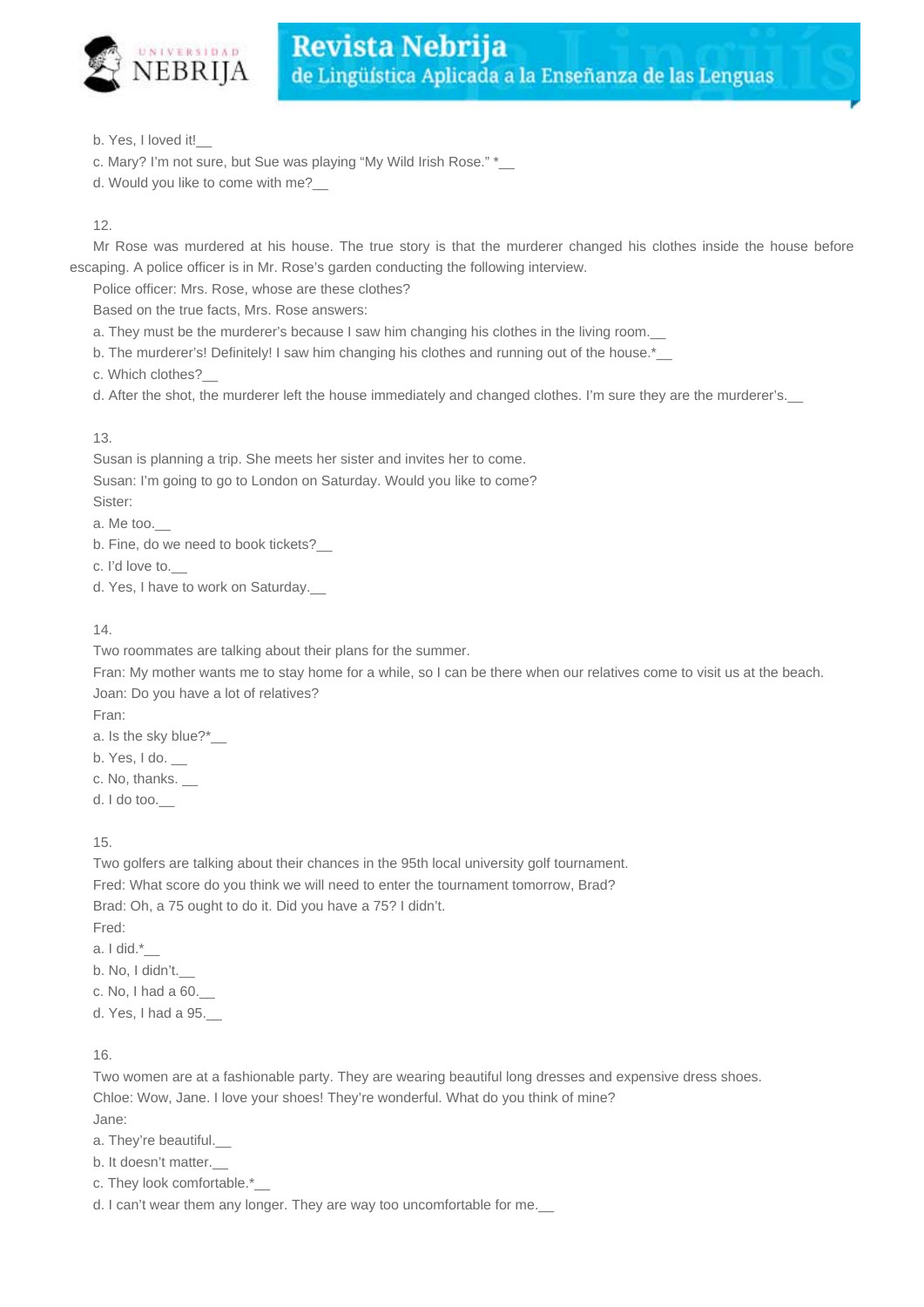

## GLOSSARY

- 1. What a pity: informal expression used when you are sad about something.
- 2. trust: believe in someone.
- 3. postman: a person who delivers post.
- 4. barn: a big building where farm animals are kept.
- 5. loan: money you borrow from the bank.
- 6. excused: justified.
- 7. wish: desire something that probably will not happen.
- 8. hand in: give something to someone.
- 9. well-typed: typed without mistakes.
- 10. post: send via the postal system.
- 11. park: leave a vehicle in a place temporarily.
- 12. realize: have knowledge of something.
- 13. shot: the firing of a gun.
- 14. roommate: a person who occupies the same room as another.
- 15. relative: a person in the same family.
- 16. tournament: competition.
- 17. ought to: should.

## Follow-up questions

- 1. If you have chosen 2.a, what does Bill think of Peter?
- 2. If you have chosen 3.b., what is Helen trying to say?
- 3. If you have chosen 4.a, how many cows do you think he has?
- 4. If you have chosen 6.d, what does Kate mean?
- 5. If you have chosen 7.c. how was Chris's part?
- 6. If you have chosen 8.d, what did Sam do first?
- 7. If you have chosen 10.d., what does Tom mean?
- 8. If you have chosen 11.c., what is Tom trying to say?
- 9. If you have chosen 12.b, what did the murderer do first?
- 10. If you have chosen 14.a, what does Fran mean?
- 11. If you have chosen 15.a, what score do you think Fred had?
- 12. If you have chosen 16.c, what does Jane think of Chloe's shoes?

## APPENDIX 6. INSTRUCTION: SESSION 1 – STUDENT'S WORKSHEET

1. Look at the following sentence and in pairs invent a short conversation in which this sentence is used. Please explain where it occurs and who the participants are.

It's the taste.

## Imagine the following situation:

A man is sitting in the living room watching TV. A few minutes later, his daughter comes home from school and after saying hello very quickly to his father, she runs to the kitchen, takes some biscuits and starts eating them desperately. Afterwards, her father asks:

Father: Why didn't you eat your school dinner?

Daughter: It's the taste

Does it mean the same as in the conversations you provided before? How is the taste in this case?

Imagine that you and a friend of yours are talking about your favourite football team. For example: Manchester United,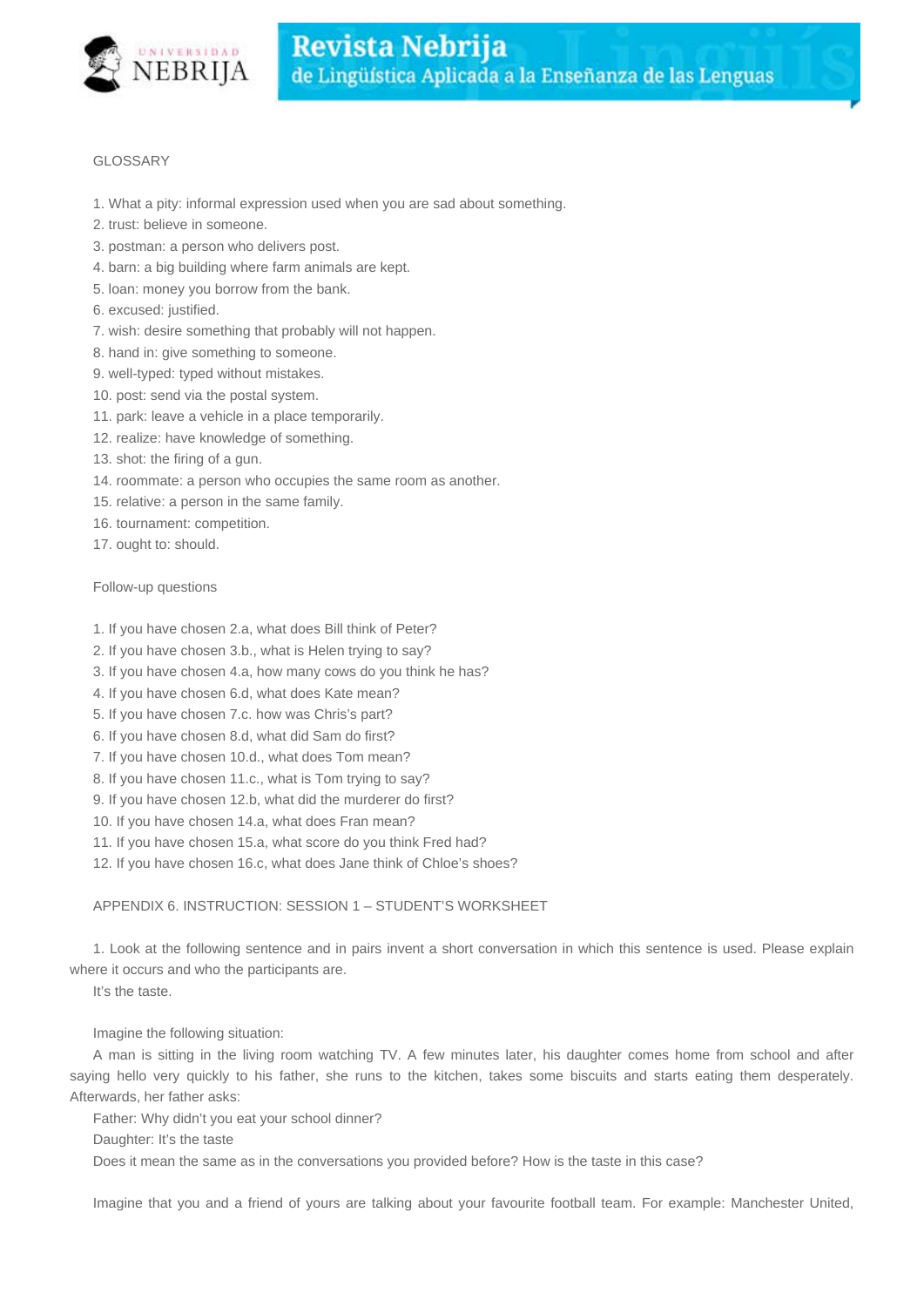

which is, as you know, one of the most popular teams in England. When he/she asks you how your team played the night before, you answer: They won. What do you mean?

THEY WON

APPENDIX 7. INSTRUCTION: SESSION 2 - STUDENT'S WORKSHEET

1. Look at the conversation below, which illustrates one kind of implicature.

Paul and Georgette are talking about a mutual friend who is always late.

Paul: Do you expect Sheila to be late for the party tonight?

Georgette: Is the Pope Catholic?

• In pairs answer the following questions:

o What is the answer to Georgette's question?

o Is there any other possible answer to her question?

- o What do you think is the answer to Paul's question then?
- o What do you think Georgette means?

2. Now read the following conversation, which contains another kind of implicature.

John is a doctor and wants to apply for a scholarship to study abroad. The secretary at the university where he wants to study tells him that he must have at least one PhD in order to apply for the scholarship. Secretary: So John, you have a PhD, don't you? John: I do

• Answer these questions:

- o What does the secretary want to know?
- o Does he have a PhD?
- o Do we know how many PhDs he has?
- o Is it possible that he, in fact, has more than one PhD?

3. Look at the example below, which illustrates another kind of implicature.

A: I haven't seen Louise this week. Have you?

B: No. But I heard Jack drove to Chicago and met her.

• Answer the questions below:

- o Where did Jack meet Louise?
- o How do you know?

o What did he do first: going to Chicago or meeting Louise?

o What does the word AND (which connects both actions) mean in this example? Can you think of a synonym?

o Does AND always mean this?

## APPENDIX 8. INSTRUCTION: SESSION 3 - STUDENT'S WORKSHEET

Read the following conversations and tick the possible answer(s).

1)

Context: Phoebe is clearing stuff out of her apartment to make room for her husband, Mike. She decides to get rid of some artwork she has created, and tries to give it to Monica, who has been pretending to like it.

Setting: Monica's flat. Phoebe enters carrying her picture of Gladys. Monica and Rachel are sitting on the couch.

Characters: Phoebe, Monica and Rachel.

Text:

Phoebe: Well, Gladys say hello to your new home!

Monica: Oh, my!

Rachel: Oh, she's so nice…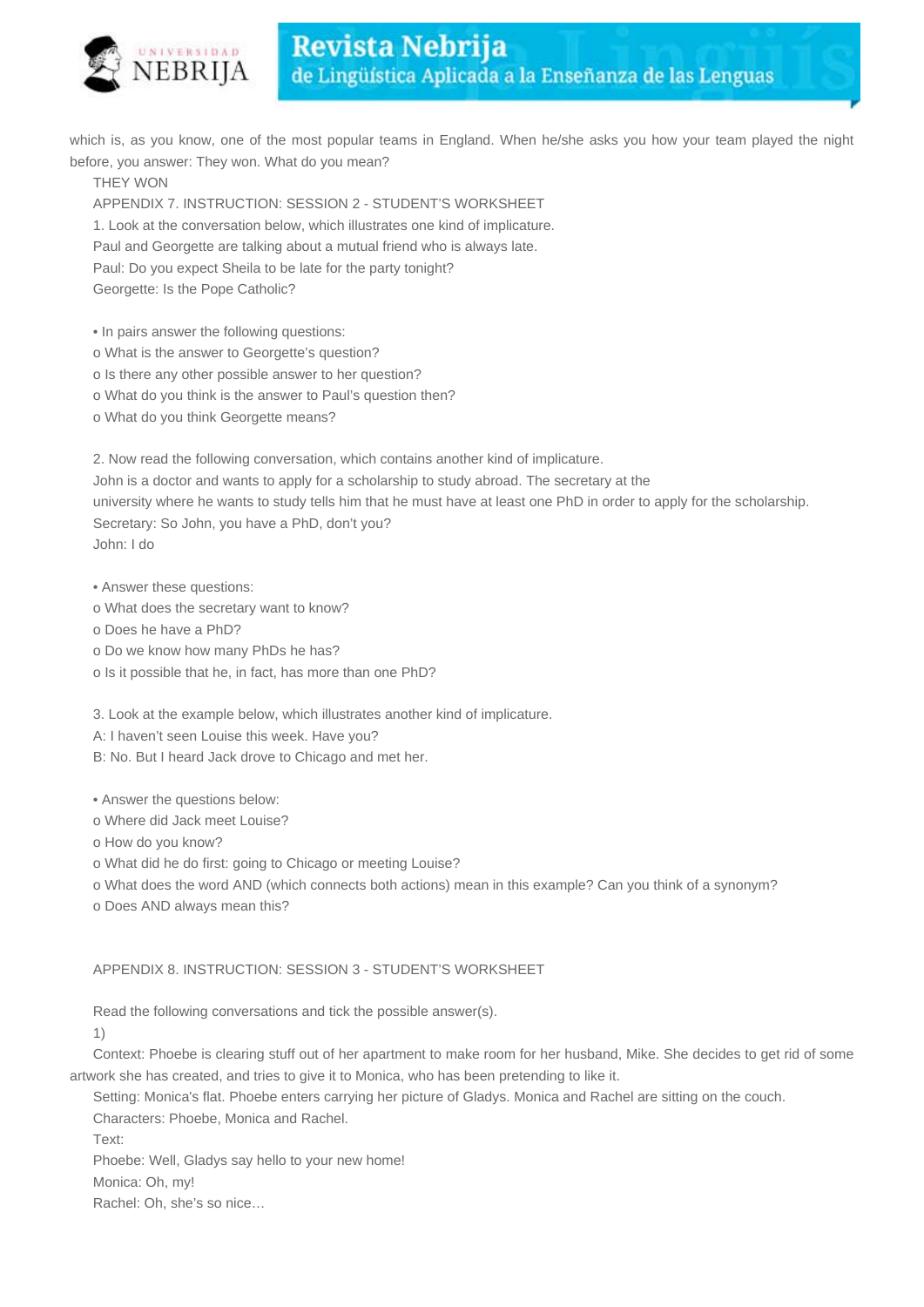

a. and big!

- b. I have never seen her before.
- c. you made her with plastic, cloth and glass. Where did you get those materials?
- d. I made her.

## 2)

Context: Phoebe and Mike, stunned by the expenses involved with a wedding, decide they'll get married in City Hall and give the money to charity. Once they donate it, Phoebe changes her mind and they ask for it back. But Phoebe is still unsure.

Chandler and Monica want to adopt a child. The adoption agency sends a woman (Laura) to evaluate Chandler and Monica and their home.

Setting: Monica and Chandler's flat.

Characters: Phoebe, Monica and Chandler.

Text:

Phoebe: It's OK, it's OK. I made my decision. What I really want is a great big wedding.

Monica: Yay!

Chandler: But you already gave all your money to charity!

Phoebe: Well, I'll just ask for it back!

Chandler: I don't think you can do that!

Monica: Why not! This is her wedding day, this is way more important than some stupid kids!

Chandler:

a. Monica, don't be so cruel.

b. Check it out!

c. That's sweet, honey, but save something for the adoption Lady.

d. Not his!

3)

Context:

Laura is in Monica and Chandler's flat evaluating them and their home. They want everything to go perfectly, but it turns out that Laura has had a bad dating experience with Joey (Monica and Chandler's friend). While they are having the interview with Laura, Joey knocks on the door.

Setting: Chandler and Monica's flat. Chandler is still leaning against the door, keeping Joey out, who is still banging and shouting on the other side.

Characters: Chandler, Monica, Joey and Laura.

Text:

Joey: Guys? Everything OK? It's me, Joey...

Chandler:

a. Adoption!

b. Joey, pleeease come back later.

c. Don't hurry.

d. Joey, shhh. Laura is here. Talk to you later.

1. Watch the video scenes, read the conversation above again and circle the answers you hear. Compare them to the answers you have chosen. Are they the same?

#### APPENDIX 9. INSTRUCTION: SESSION 4 - STUDENT'S WORKSHEET

1. Read the contexts and match speaker A with speaker B. For each conversation you have a direct answer and an answ

d. Yes, we had the meeting last Saturday morning. \_\_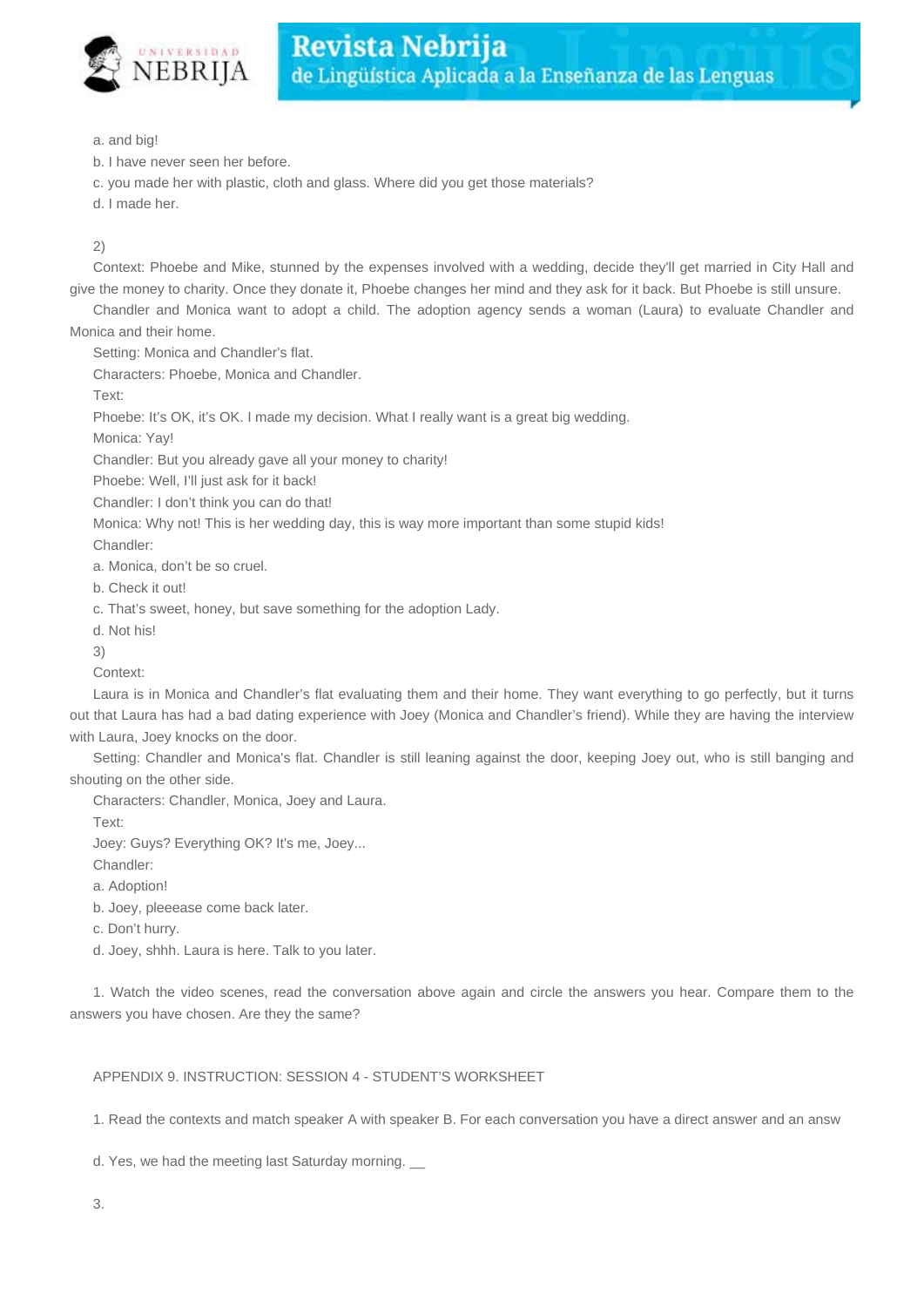

Liz: Where's dad, Jane? Have you seen him?

Jane:

a. He's in the living room.

b. No, I haven't.

c. Ok, see you. \_\_

d. The TV in the living room is on.  $*$ 

## 4.

Three close colleagues have to give a presentation on Monday. Yesterday Susan wrote the first part of the presentation and sent it to Laura and Mike.

Laura: Have you finished reading what Susan wrote yet? Mike: Yeah, I read it last night. Laura: What did you think of it? Mike: a.I didn't like it. b.It was very good. \_\_ c.I thought it was well-typed. \*\_ d.It was awful.

## 5.

Mary is asking her boss for permission to leave early today. Mary: Can I leave early, Mrs Thomas? I have a meeting at my son's school. Mrs. Thomas: a.What time?\_\_ b.Thanks.\_\_ c.Yes, that's fine. d.Yes, I can.\_\_

## 6.

Laura and Amy have been classmates for many years. Now Laura and one of her best friends, who also goes to the same school, are talking about what happened at school yesterday after she left the classroom.

Laura's friend: Laura, I'm sorry to say this but I saw Amy telling our teacher that you were late for class last Monday. Laura:

a.Amy is a very good friend, so I can trust her.

b.Amy knows how to be a good friend. \*

c.I thought she was my friend. Now, I know she isn't.

d.I saw them too.

## 7.

A young couple are in a bank to apply for a loan because they want to buy a new car. The banker tells them that if they both earn \$4000 a month, the bank will give them the loan.

Banker: You both earn \$4000, don't you?

Couple:

a. We do. \*\_\_

b. Yes, we earn exactly \$4000. \_\_

c. No, we don't.

d. Yes, we earn \$3000.

## 8.

Sam is on business in Bangkok. He is talking to a colleague of his there. Colleague: How long are you going to stay in Bangkok?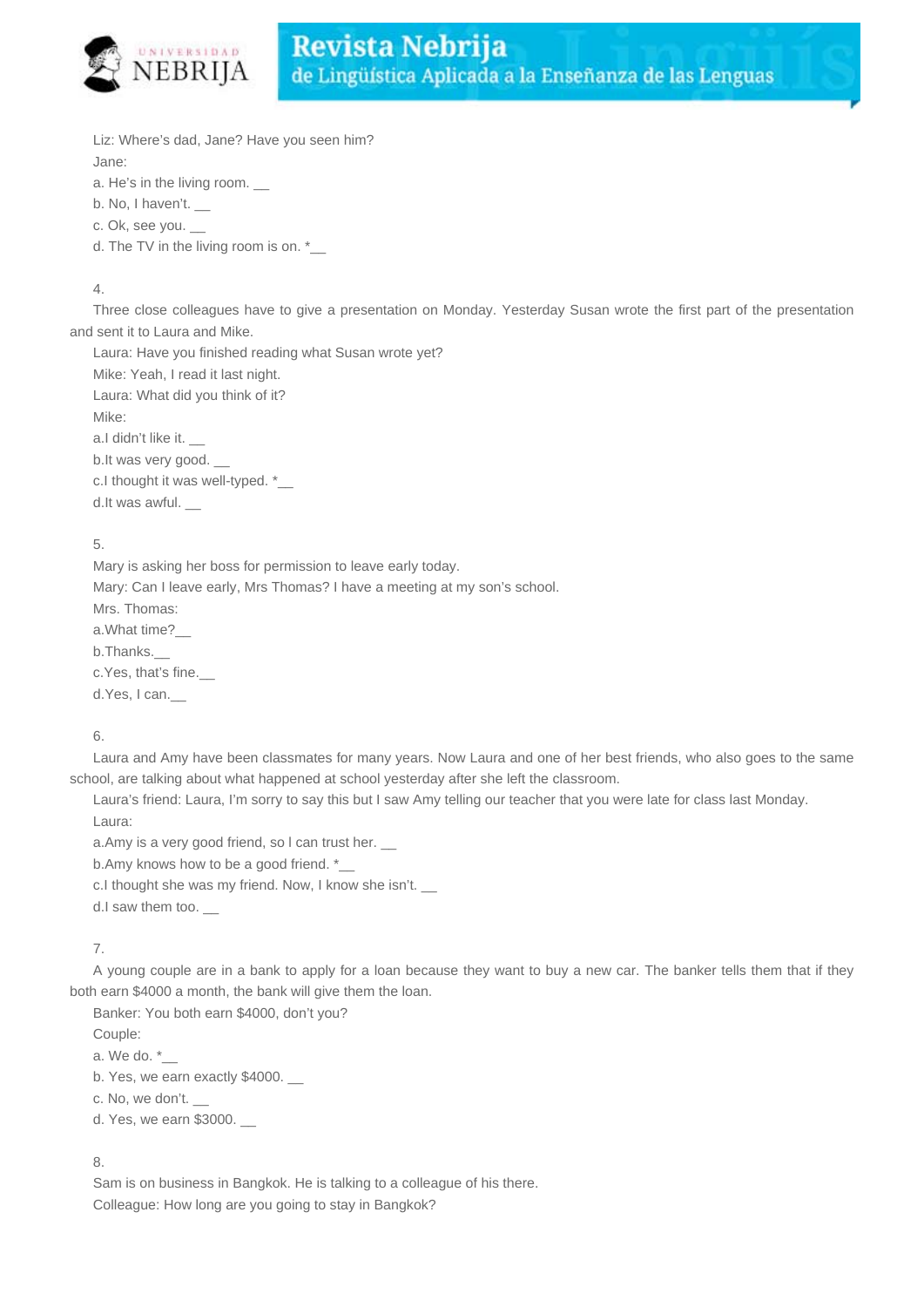

Sam:

- a. For the last two weeks.
- b. I'm leaving next week.
- c. In a hotel. \_\_

d. For another three weeks. \_\_

 $\mathsf{Q}$ 

Two friends are talking about what a friend's cousin did last Sunday. Peter: Hey, I heard that Bill stole a car in Boston last Sunday. Wendy:

a. Are you kidding? I can't believe it!\_\_\_

b. Yes, he stole a car and went to Boston.

c. Yes, I heard that too, it's crazy!\_\_

d. That's right. He went to Boston and stole a car.\*

## 10.

Last weekend Peter went to a restaurant for dinner. After the meal, there was a music show. Some friends of his, Tom and Henry, were the musicians. Tom played the piano and Henry sang together with him. Some days later, Peter was talking to a friend about the show.

Peter's friend: What did Henry sing?

Peter:

a. "Strangers in the night".

b. Yes, I loved it!

c. Henry? I don't know, but Tom was playing "New York, New York".\*

d. Would you like to come with me? \_\_

#### 11.

Two sisters have called a taxi because they are going to their cousin's house to have dinner. They are waiting for the taxi to arrive. One of them asks:

Daisy: What's the time, Anne? Anne: a. It's 7 pm. \_\_ b. Your favourite programme has started. \* c. I have no idea.

d. It's 7 am. \_\_

12.

An old lady, Miss Queen, was robbed of some money at her house. The true story is that the thief dropped his mobile phone inside the house before escaping. A police officer is in Miss Queen's kitchen conducting the following interview.

Police officer: Miss Queen, whose is this mobile phone?

Based on the true facts, Miss Queen answers:

- a. They must be the thief's because I heard him dropping his mobile phone. \_\_
- b. The thief's! Definitely! I saw him dropping his mobile phone and running out of the house.  $*$

c. Which mobile phone?

d. After stealing the money, the thief left the house immediately and dropped his mobile phone. I'm sure it is his.

13.

Anne and Sophie are making plans for dinner tonight. Sophie: Let's have a pizza.

Anne:

a. Me too.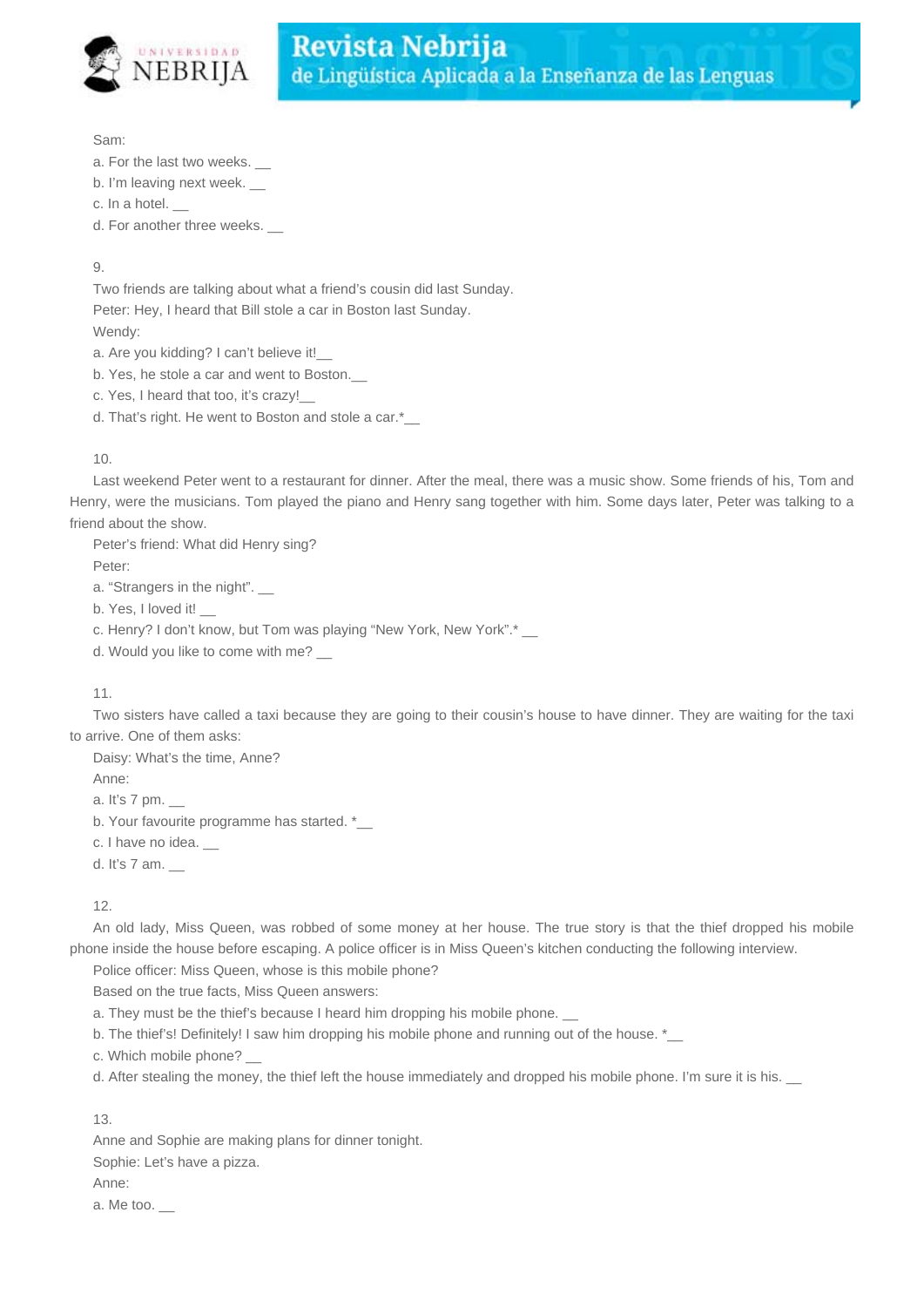

b. No, I don't. \_\_

c. I'd love to. \_\_

d. I prefer hamburgers.

14.

Two friends have been planning to go on a trip on their own for their winter holidays. Jenny: My parents want me to go to Córdoba with them to visit our family there. Susan: Oh, do you think you will have to go? Jenny: a. Is the sky blue? \* b. Yes, I do. \_\_

c. No, thanks. \_\_

d. I do too. \_\_

15.

Two women are at a wedding party. They have both changed their hairstyles. Sheila: Wow, Kate. I love your new hairstyle! It's fantastic. What do you think of mine? Kate:

a. It's beautiful.

b. It doesn't matter.

c. Your hair is very neat.\*

d. I can't stand it any longer. It's too hot in here.

16.

Two students are talking about their chances of passing an exam at university. Paul: What score do we need to pass the English exam, John? John: Oh, a 70 percent ought to do it. Did you have a 70? I didn't. Paul: a. I did. \*\_\_

b. No, I didn't.

c. No, I had a 65. \_\_

d. Yes, I had an 80. \_\_

## **GLOSSARY**

- 1. attend: be present at.
- 2. drop: fall.
- 3. excused: justified.
- 4. hairstyle: a way in which someone's hair is cut or arranged.
- 5. loan: money you borrow from the bank.
- 6. neat: carefully arranged.
- 7. ought to: should.
- 8. steal: take without permission.
- 9. trust: believe in someone.
- 10. well-typed: typed without mistakes.
- 11. wish: desire something that probably will not happen.

#### **Follow-up questions**